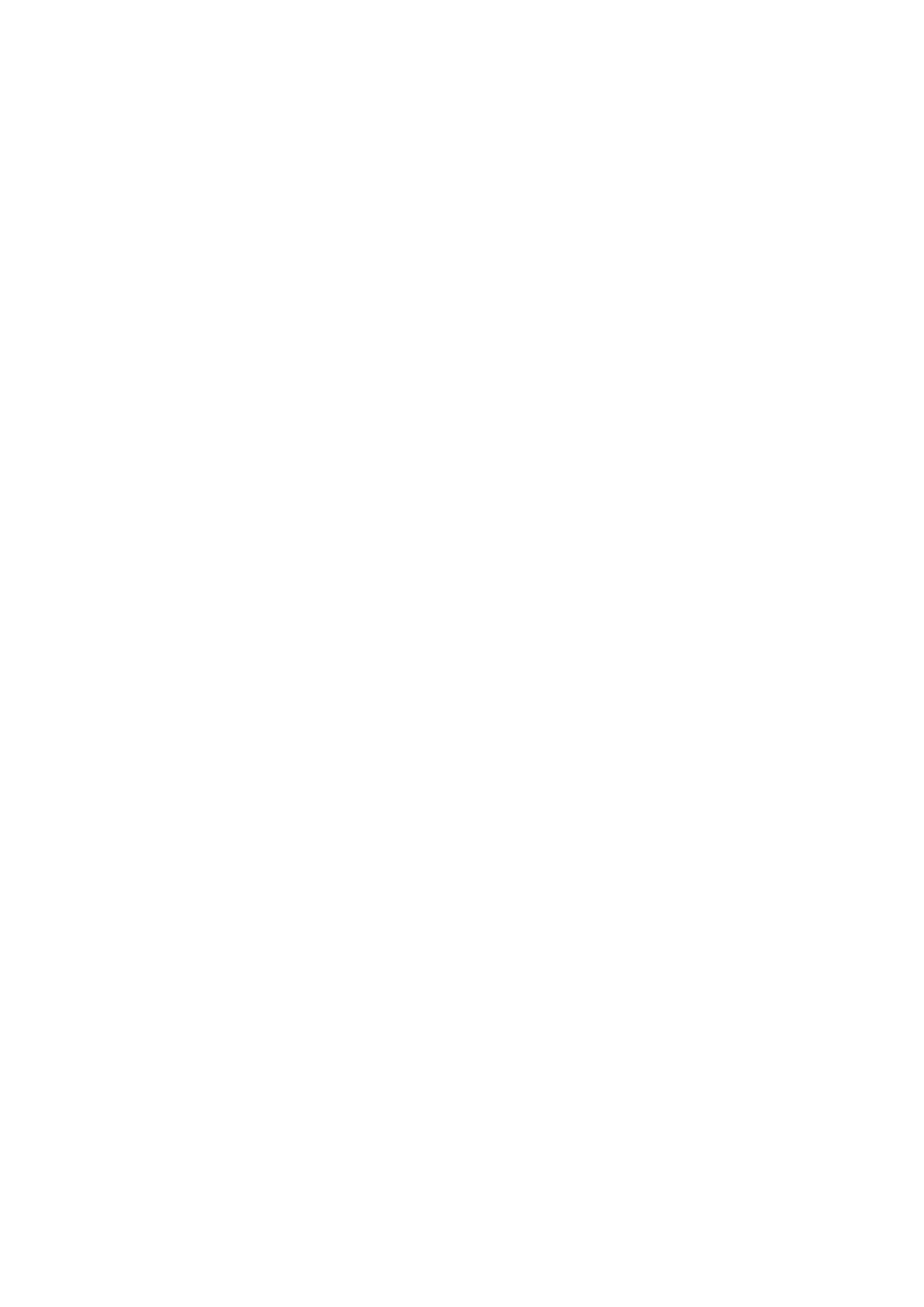



# **Best Interests at End of Life**

# **Practical Guidance for Best Interests Decision Making and Care Planning at End of Life (relating to the Mental Capacity Act 2005 England and Wales)**

**Christine Hutchinson Julie Foster May 2008**

**Lancashire: Central Lancashire PCT & East Lancashire PCT**

This work has been commissioned by the Social Care Institute for Excellence in supporting the implementation and dissemination strategy of the Department of Health as part of a programme of work on the Mental Capacity Act 2005.

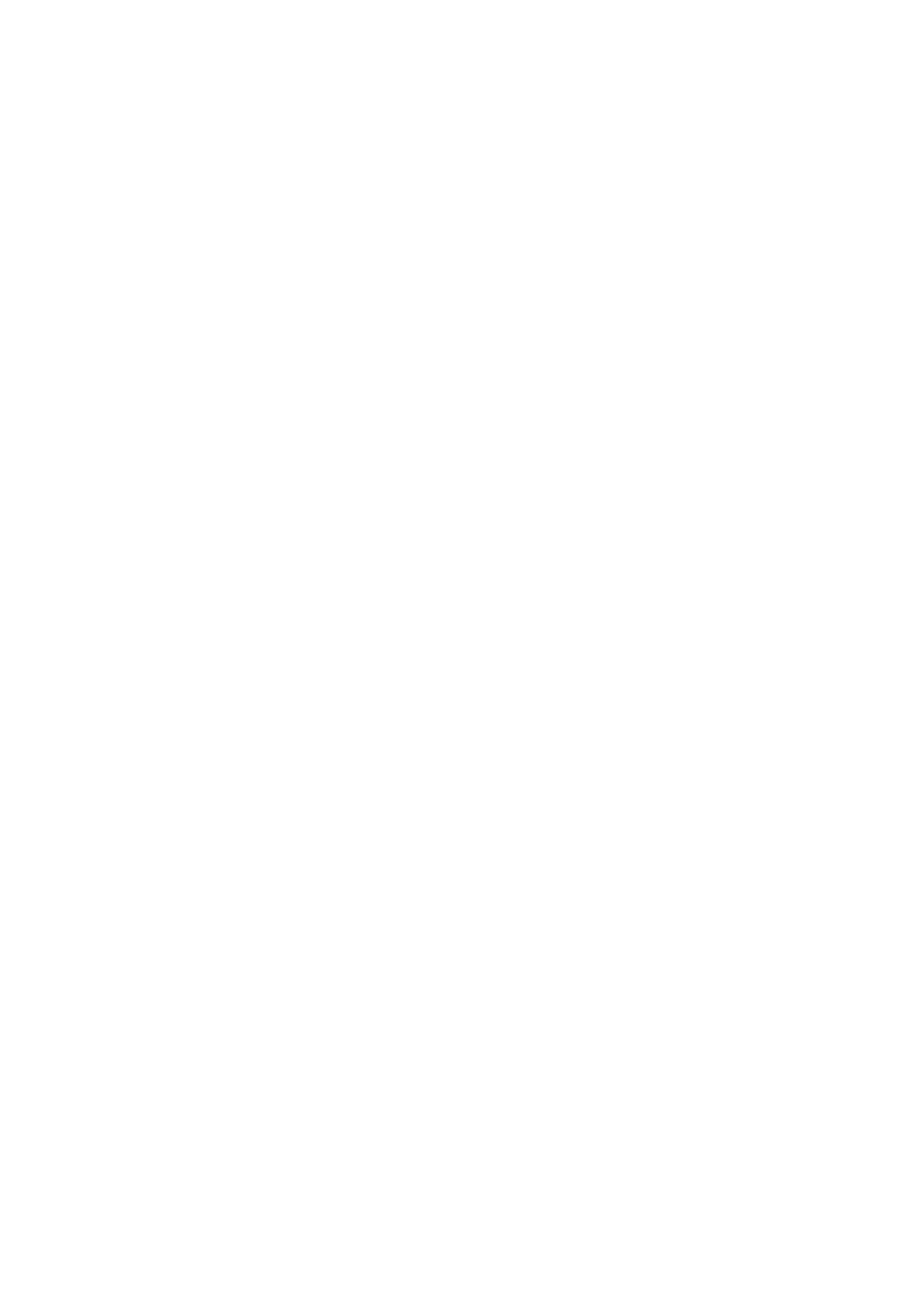# **About the Authors**

This guidance was written by Christine Hutchinson and Julie Foster.

Christine is Consultant Nurse Learning Disability with Central Lancashire Primary Care NHS Trust. She has a Masters degree in Medical Law and Ethics and studied healthcare decision making with adults with learning disability. In addition to her clinical role in learning disability services, Christine leads on the implementation of the Mental Capacity Act across all parts of the PCT; undertakes clinical work in relation to capacity and best interests, and delivers training both internally and with other organisations.

#### Email: **christine.hutchinson@centrallancashire.nhs.uk**

Julie is Mental Capacity Act Implementation Lead for East Lancashire Primary Care NHS Trust, she supports professionals within the wider health economy of East Lancashire with their clinical work in relation to capacity and best interests. Julie is currently working for CSIP as the North West Regional Lead for the implementation of the Mental Capacity Act. Her background is in learning disability nursing and she has a BSc (Hons) in Nursing Studies.

Email: **julie.foster@eastlancspct.nhs.uk**

# **Acknowledgements**

The authors would like to thank the people listed in Appendix Three for acting as critical readers and for giving their time and expertise to assist with the development of this guidance.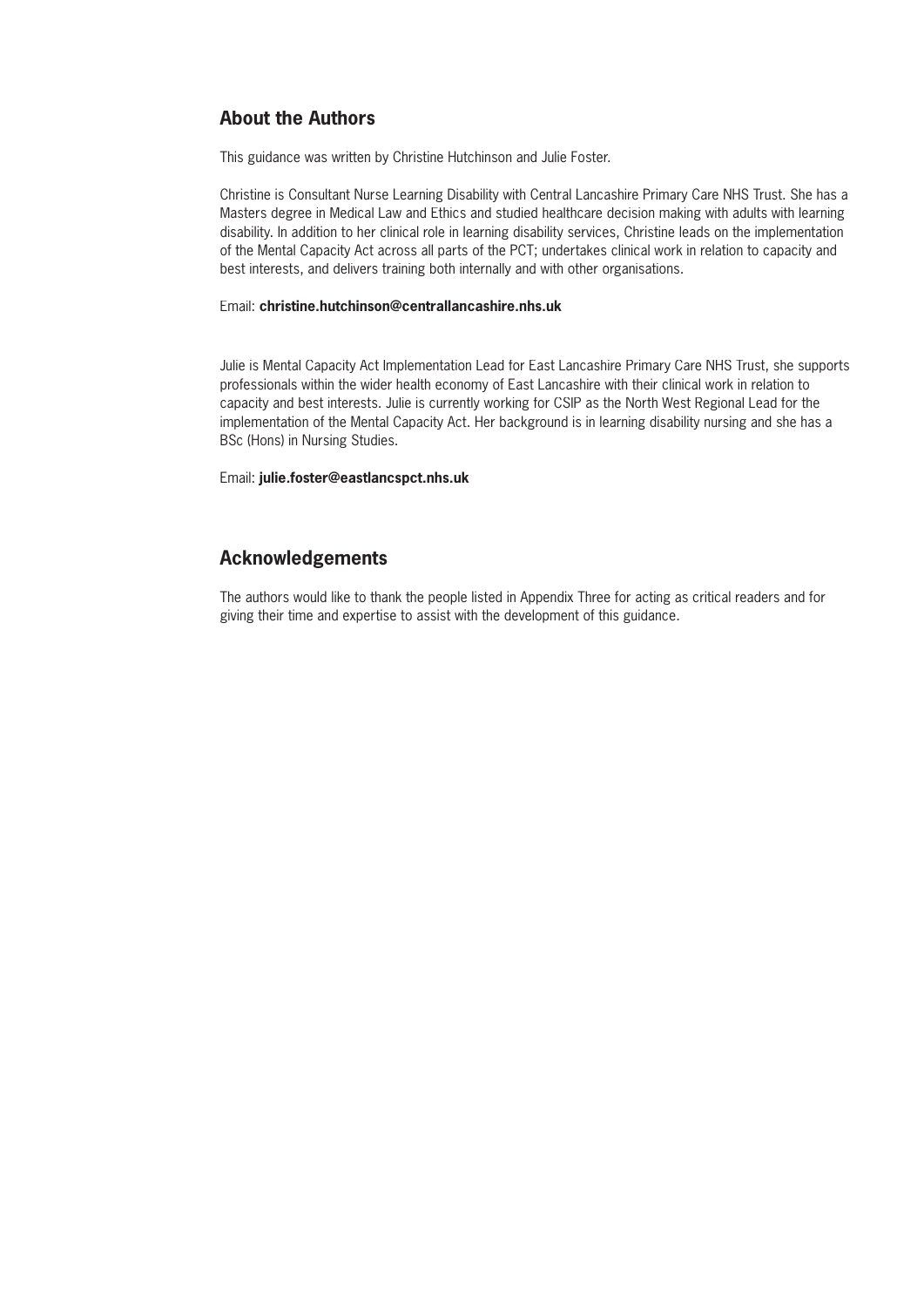# **Contents**

Two

| 1.                |                                                            |   |
|-------------------|------------------------------------------------------------|---|
|                   |                                                            |   |
|                   |                                                            |   |
|                   |                                                            |   |
|                   |                                                            |   |
| 2.                |                                                            |   |
|                   |                                                            | 5 |
| 3.                |                                                            | 6 |
|                   |                                                            | 6 |
|                   |                                                            | 6 |
|                   |                                                            | 6 |
|                   |                                                            | 8 |
|                   |                                                            |   |
|                   |                                                            |   |
|                   |                                                            |   |
|                   |                                                            |   |
|                   |                                                            |   |
| 4.                |                                                            |   |
| 5.                |                                                            |   |
| 6.                |                                                            |   |
| 7.                |                                                            |   |
| <b>Appendices</b> |                                                            |   |
| One               | Quick Reference Guide for applying the Mental Capacity Act |   |
|                   |                                                            |   |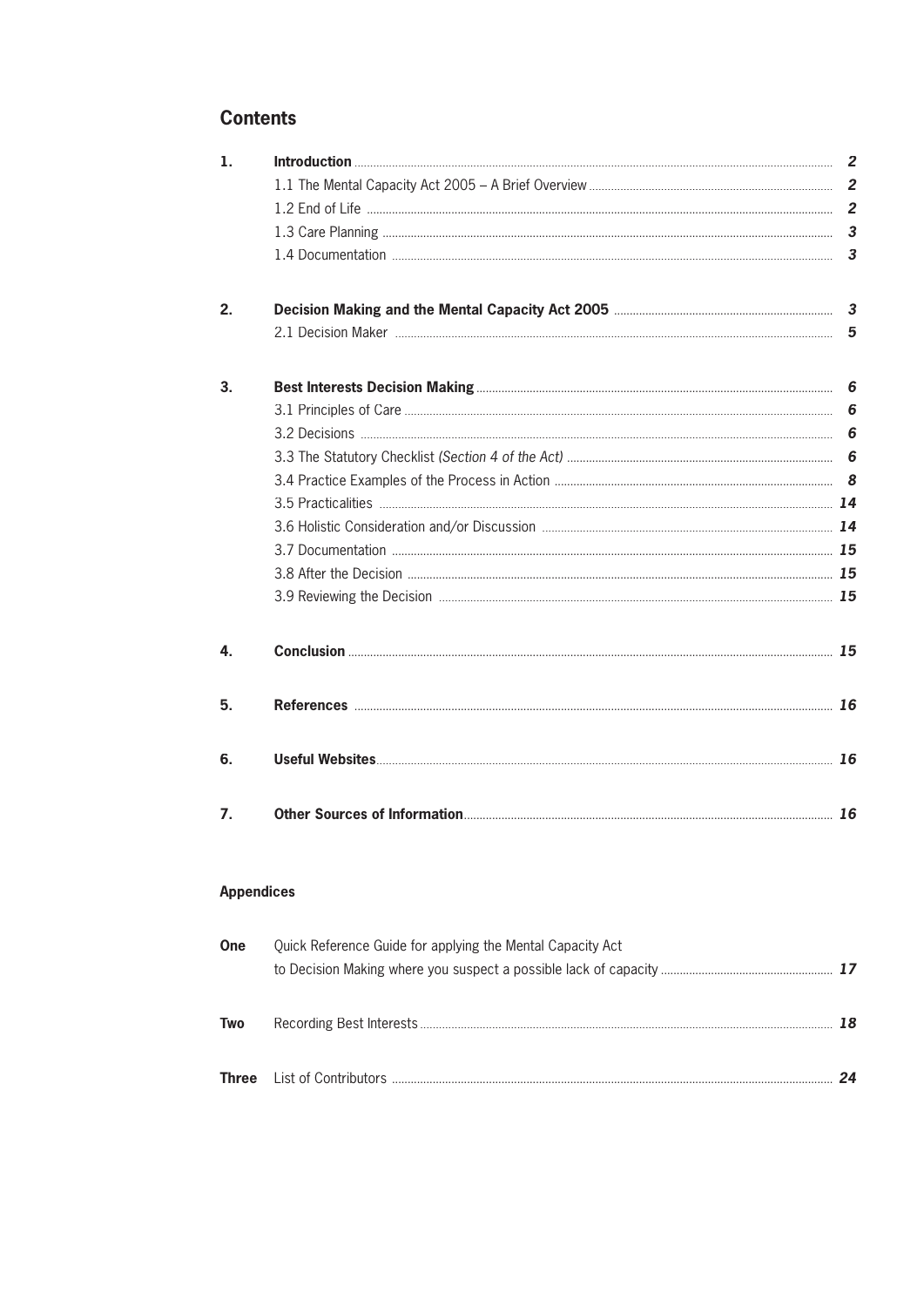## **Forewords**

This publication is one of the projects that we are very pleased to have been able to support. From the many conferences and events that I have attended it has become apparent that many people are struggling with the practical application of the Act in relation to best interests decisions and end of life care planning. Having such a practical guide to the best interests process will help many people, not just those working in this field of practice.

#### **Paul Gantley**

Implementation Manager Mental Capacity Act Care Services Improvement Partnership and The Department of Health

Caring for people at the end of their lives is an important role for care home staff in partnership with many health and social care professionals. This document highlights the key issues and challenges of incorporating best interests decision making into routine care. It contains useful information on the key principles of best interests decision making linked with the End of Life Care Programme to ensure that people's dignity is respected and that high quality care and decision making is provided at the end of life.

#### **Claire Henry**

National Programme Director NHS End of Life Care Programme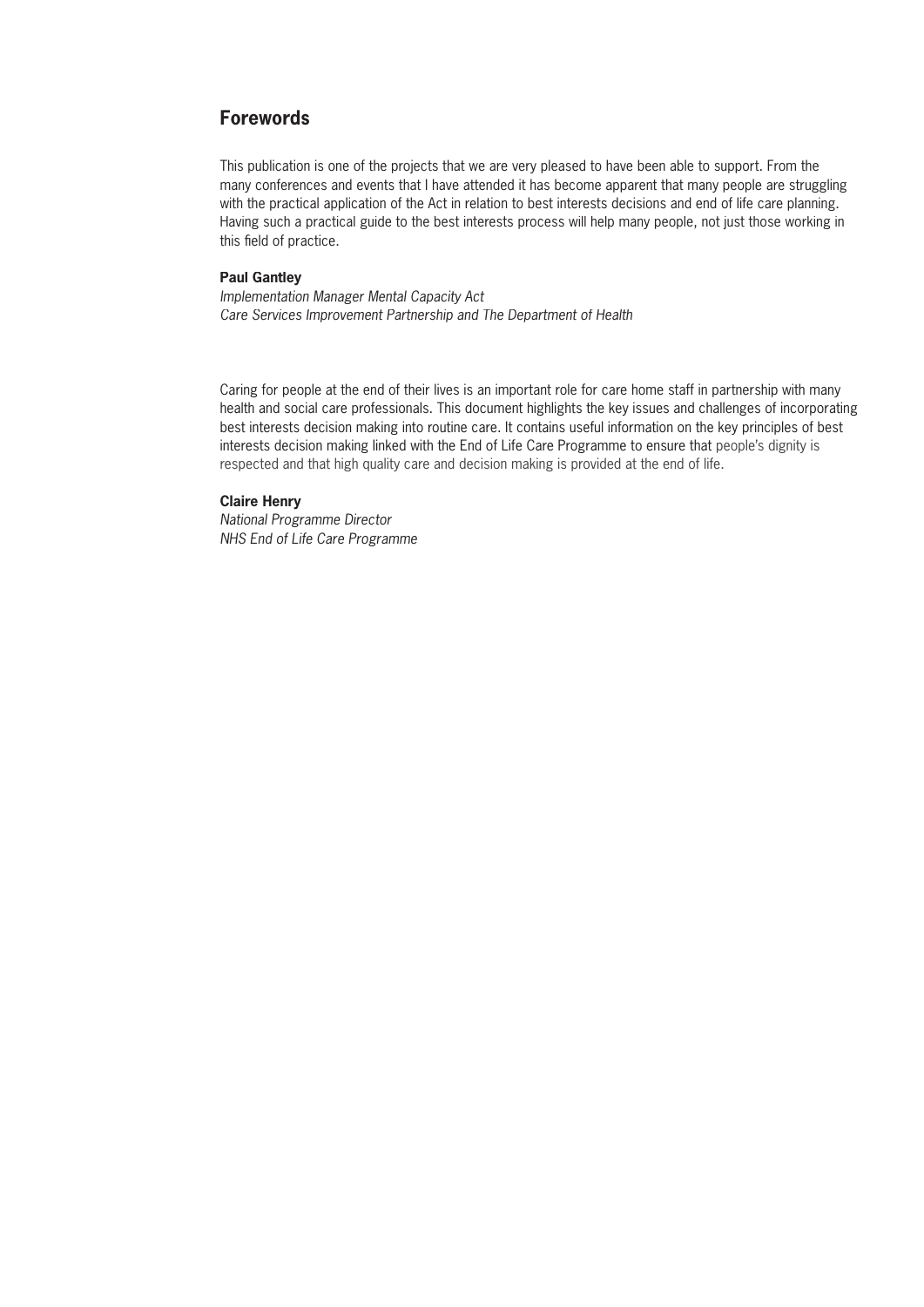# **1. Introduction**

This guidance is intended to assist those supporting people who lack capacity to make their own decisions, whether they are day-to-day decisions or larger decisions. The document focuses its practice examples on the context of end of life care; however the practical tips and tools may be used for other support contexts too.

This guidance aims to provide practice ideas and examples on how to use the best interests decision making framework from the Act within care planning and other decisions in the context of end of life care.

#### **The guidance will:**

- provide a reminder of the best interests framework
- give an opportunity to use case studies to see how this can be applied to different end of life situations
- provide a selection of tools that can be used in practice to support best interests decision making and care planning

**1.1 – The Mental Capacity Act 2005 – A Brief Overview** The Mental Capacity Act (the Act), fully implemented in October 2007, sets out the statutory framework for planning for a time when capacity may be lost and for providing assessment, care and treatment to someone considered to lack capacity. The Act has many aspects that apply to those aged 16 and 17, with all of the Act applying to those aged 18 and over.

A Code of Practice, additional documents, information booklets and specialist guidance have been developed to support the implementation of the Act.

#### **This information is available on:**

#### The Office of the Public Guardian **www.publicguardian.gov.uk**

The Department of Health **www.dh.gov.uk/en/policyandguidance/socialcare/deliveringadultsocialcare/mentalcapacity/ index.htm**

The Department for Constitutional Affairs **www.dca.gov.uk/legal-policy/mental-capacity/index.htm** (this website still holds information, although the DCA has become part of the Ministry of Justice)

The Ministry of Justice **www.justice.gov.uk/whatwedo/mentalcapacity.htm**

The Act is the first of its kind to introduce statutory advocacy services, the Independent Mental Capacity Advocate (IMCA). These are specifically appointed people who have undertaken an approved course and are available to those people who lack capacity and have no family or friends to advocate on their behalf.

The NHS End of Life Care Programme (EoLC) was established to improve the quality of care for people at the end of life. The EoLC programme is not specifically for older people, but relates to any person whose condition indicates that they may be in the last year of their life due to a condition or illness. **1.2 – End of Life**

> The EoLC programme aims, in particular, to help more people to live and die in a place of their choice and to reduce the number of people being moved unnecessarily to hospital in the last weeks of life. More information about the programme and its guidance documents can be found at: www.endoflifecare.nhs.uk

The EoLC programme recommends the use of three tools in planning with people for their care: Preferred Priorities for Care; Gold Standards Framework; and Liverpool Care Pathway.

Preferred Priorities for Care (PPC) is where people can document thoughts about their care and the choices they would like to make, including saying where they would want to be when they die. It is an example of an advance care plan. The PPC can be accessed at: **www.cancerlancashire.org.uk**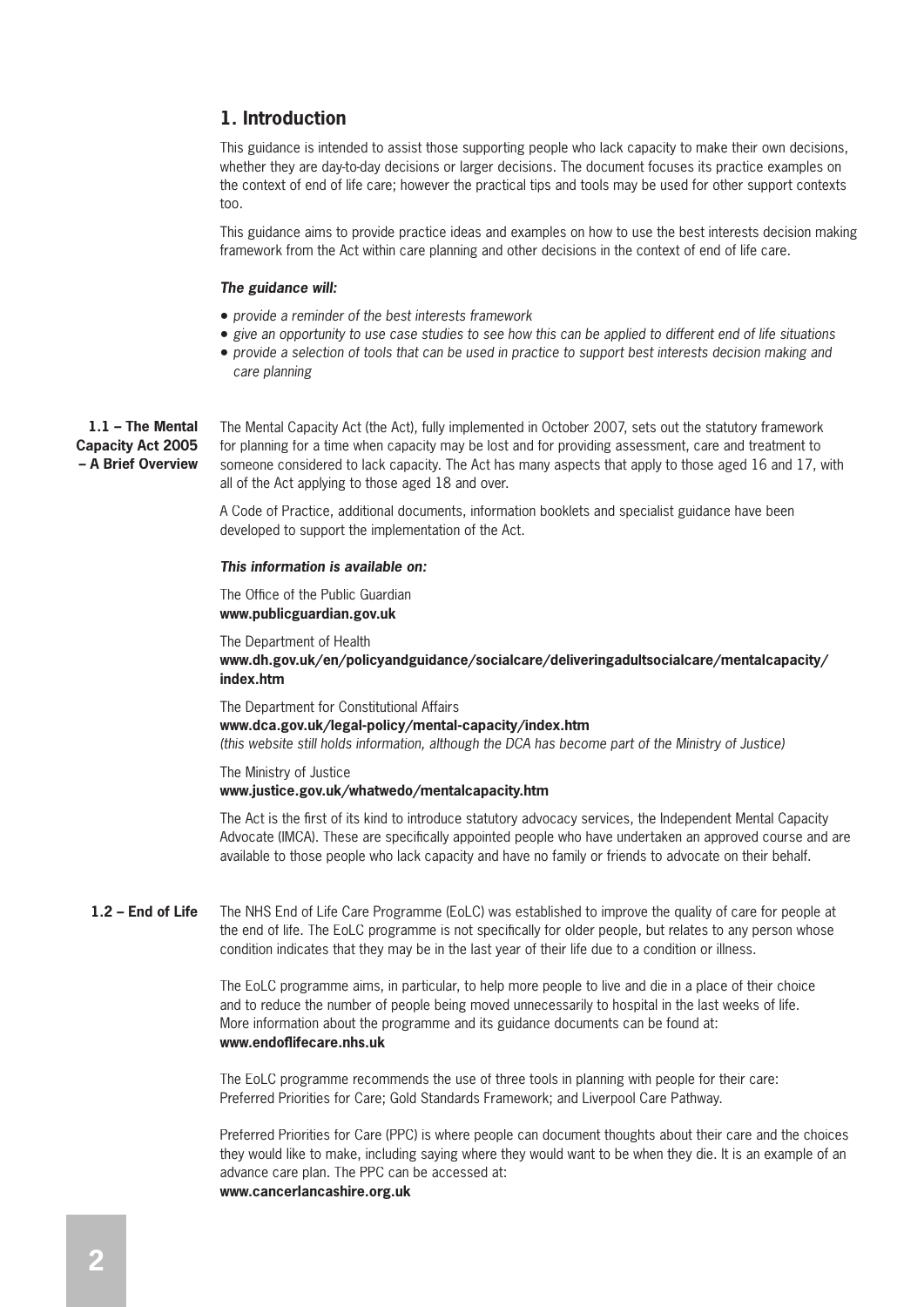The Gold Standards Framework (GSF) was developed to optimise the organisation, communication and proactive planning for people in the last years of life. GSF was developed in 2001, and since 2004 the framework has been adapted for use in care homes. A new GSF in Care Homes programme has been developed. For more information visit:

#### **www.goldstandardsframework.nhs.uk**

Liverpool Care Pathway for the Dying Patient (LCP) was developed to take the best of hospice care into other settings such as people's homes and care homes. It provides a structure and emphasis for the care delivered to people in the last days or hours of life. Further information is available on: **www.mcpcil.org.uk/liverpool\_care\_pathway** or **www.lcp–mariecurie.org.uk/**

There are many different approaches to care planning, with each having common themes of assessing need, planning to meet the need, delivering care, evaluating whether the care delivered has met the need then beginning again with assessing the need. **1.3 – Care Planning**

> Care planning and the documentation of care planning is an important part of the delivery of services, but is often considered by regulators and inspectors to be a neglected area of practice.

Within the context of end of life care, Advanced Care Planning describes a process for supporting people and those important to them in planning for their future care as their condition progresses. Guidance on advanced care planning (Henry and Seymore, 2007) has been developed for those working in this field.

Documenting all aspects of the care process is important to continuity of care, communication between different members of the care team and to demonstrating what has and has not been taken into account or taken place. **1.4 – Documentation**

> As with all aspects of care, documenting decision making processes as well as care given is important when looking to demonstrate that the principles and powers within the Act have been followed.

# **2. Decision Making and the Mental Capacity Act 2005**

In supporting people to make their own decisions and in making decisions for others, the Act provides a statutory framework for our actions. Where it is possible to demonstrate that actions taken and decisions made are in line with the principles and powers of the Act there is protection from liability.



#### **Always refer to the five principles**

Before outlining how to make a best interests decision, it is important to check that you have done as much as is possible to enable the person to make their own decision and that you have had regard to the first three principles within the Act (see Table 1).

**Table 1 – The Five Principles**

#### **The Act outlines five Statutory Principles, these are:**

- **1.** A person must be assumed to have capacity unless it is established that they lack capacity.
- **2.** A person is not to be treated as unable to make a decision unless all practicable steps to help them to do so have been taken without success.
- **3.** A person is not to be treated as unable to make a decision merely because they make an unwise decision.
- **4.** An act done, or decision made, under this Act for or on behalf of a person who lacks capacity must be done, or made, in their best interests.
- **5.** Before the act is done, or the decision is made, regard must be made to whether the purpose for which it is needed can be as effectively achieved in a way that is less restrictive of the person's rights and freedom of action.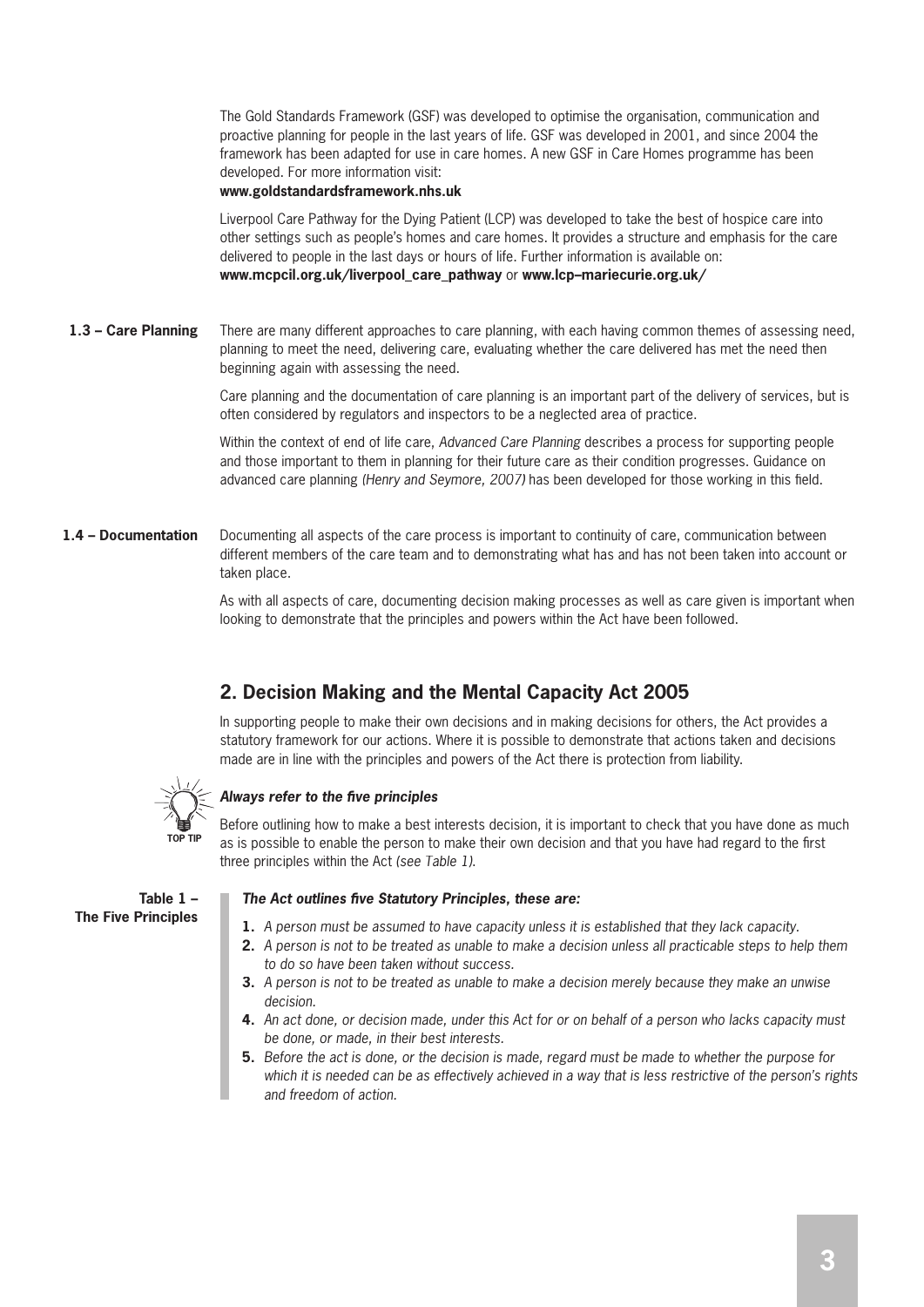

#### **Be clear about the decision to be made**

In progressing through the process of working with a person, supporting decision making by them, and in making decisions in their best interests, it is really important that there is clarity about the decision to be made. Often it is assumed that there is one decision to be made, when in fact there may sometimes be more than one decision, and the person may be able to make one of them, but not another.

Being clear about the decision helps to focus the enablement of someone to make the decision, focuses the assessment of capacity and focuses any discussions about the best interests of an individual.

**Case Example – Zac**

**Zac is a 24-year-old man with life-long severe learning and physical disabilities. He had a shared approach to care and spent half of the week with his parents and the other half in shared accommodation with 24-hour nursing care. As well as having a profound learning disability, Zac had severe scoliosis and osteoporosis, epilepsy and a tendency to develop**  serious infections. Zac was not expected to live beyond the first year of life and there had **been many times over the years that his family had to face the possibility that he might die.**

**Zac's parents and sister had been expressing concern for some time about the nursing team or paramedics resuscitating Zac.**

In Zac's case, the decision that the team focused on was 'to perform or not perform cardiac compression if Zac was to have a cardiac arrest'.

#### This decision was identified because of:

- the family's concerns about resuscitation
- the high risk of injury from performing cardiac compressions due to the scoliosis and osteoporosis
- the lack of effect of cardiac compression due to the scoliosis and the heart not being sited underneath the breastbone.

There would not be any particular issues for respiratory resuscitation being performed and so this was not part of the decision being discussed.

#### **Case Example – Jane**

**Jane, a young woman with a young family had been transferred to a care home from hospital. She had renal failure and was given regular appointments for dialysis at the local hospital. Jane would agree to attend hospital, but refuse the dialysis when she got there.**

The care home followed the usual practice of fluid restriction (due to the renal failure). **There was some difference in the advice from all the medical staff involved, in that one had suggested that she should be made comfortable as they believed death to be close.**

**Often Jane would ask for drinks but the staff were afraid to give them because of the close**  monitoring of fluid intake and the different views between the medical staff. There was no **co-ordination or communication between the hospital and the GP, with no one seeming to take a lead.**

**The need to make a reactive decision as to whether to make and give a drink when requested**  was very distressing for the care staff as often the daily fluid limit had already been given.

Jane's capacity was considered to be fluctuating.

Jane's case (see Case Example) highlights that there are two decisions to be made here. Firstly, an important decision about preparing and giving drinks in the knowledge that there is renal failure and a drink could kill her. This is an immediate decision that needs to be made in reaction to a care context. However, the answer to this decision relies on the outcome of another decision, this being an important proactive decision about should active treatment cease and comfort be prioritised using the End of Life Care Programme.

Each decision should be considered separately and should be revisited as the care context changes. The decision about active treatment will change the context for the decision about giving drinks.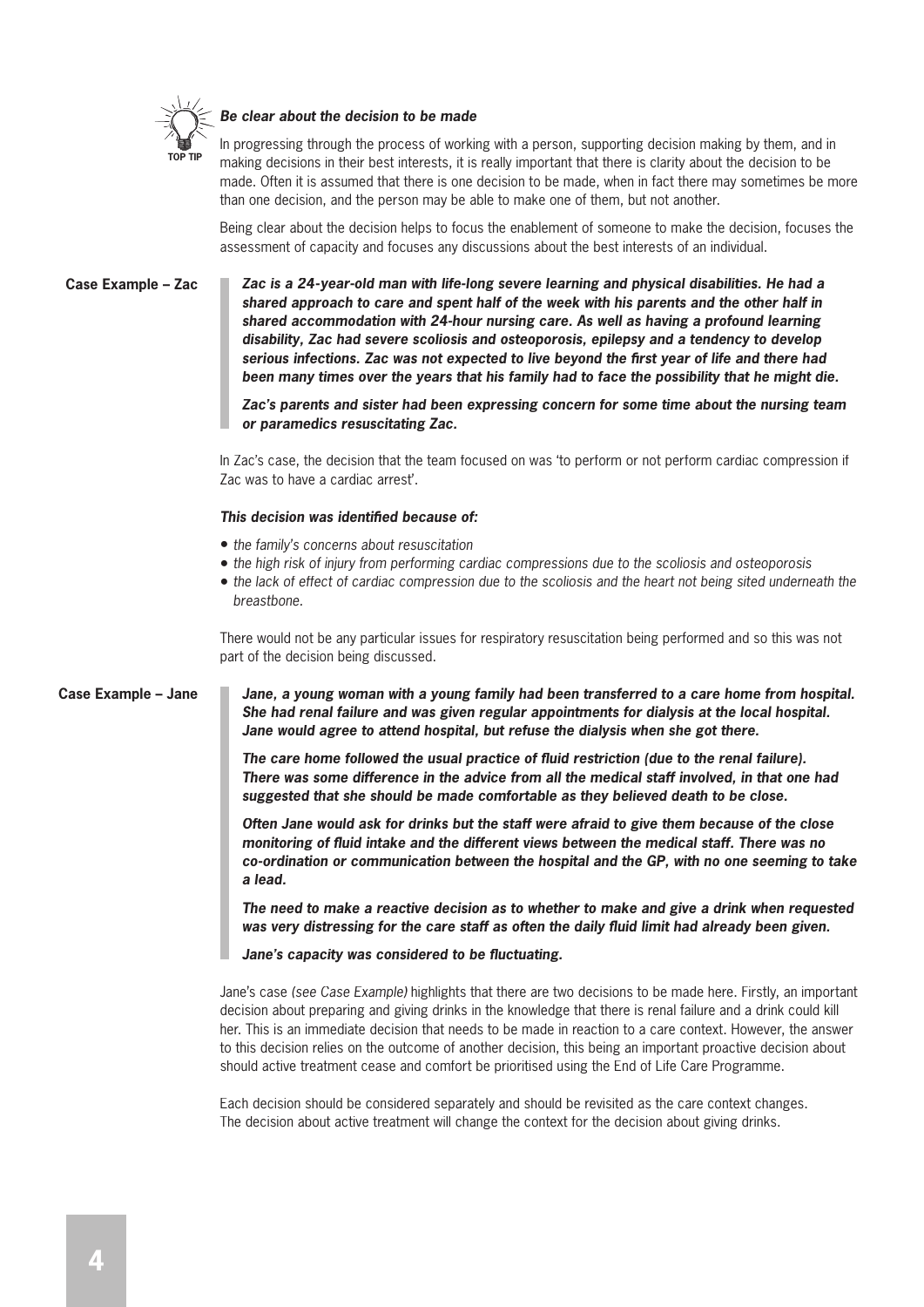#### Having clarity about the decision to be made, allows for the identification of the most appropriate person to act as named decision maker under the Act. **2.1– Decision Maker**

The decision maker does not have to be a professional, but should be the person most appropriate to the decision to be made.

In determining who should be the decision maker, interpretation of the Act would suggest that there is a hierarchy beginning with the person if they are able to do so, others with clearly appointed duties through to the person responsible for making a decision in the individual's best interests (see Table 2).

**The Person**

The person may need support through more accessible information; more time; better communication etc.

#### **The Person through an Advance Decision**

Advance decisions must be valid and applicable; guidance about the date of the advance decision and the date of a lasting power of attorney for welfare must be considered. (see Code of Practice for more detail)

#### **The Attorney**

This will need to be a personal welfare attorney for decisions about care or treatment, and a property and affairs attorney for decisions about property and financial affairs.

#### **The Court of Protection**

There are some decisions that may require an application for a court declaration. The court may not override a valid and applicable advance decision or a decision of an attorney in the person's best interests.

#### **The Court Appointed Deputy**

There may be instances where the court chooses to appoint a deputy for ongoing decision making. The court appointed deputy may not override a valid and applicable advance decision or a decision of an attorney in the person's best interests.

#### **The Best Interests Decision Maker**

Where no other decision making mechanism is in place, the best interests decision maker is the most appropriate person in relation to that specific decision: usually the person responsible for the proposed intervention.



**Table 2 – Decision Maker Hierachy (adapted from Bowen (2007))**

#### **Use the Quick Reference Guide in Appendix One to help you through the process**

It is the responsibility of the decision maker to ensure that the assessment of capacity is conducted and to lead the process of determining the person's best interests (see Code of Practice, Section 5). Towards the end of the process, the decision maker, having weighed all the information and opinions gathered, will work out what is in the person's best interests and communicate their decision to all those involved.



#### **Assess capacity in line with guidance in the MCA Code of Practice**

In considering the first three statutory principles in Table 1 in more detail, the Mental Capacity Act 2005 Code of Practice (DCA 2007) provides greater depth on the interpretation of the principles, what practicable steps have to be considered, and how to assess that someone lacks capacity to make this specific decision at this time.

The remainder of this guidance is in relation to those people where it has been determined, in line with the Act, that the person lacks the capacity to make the specific decision at this point in time.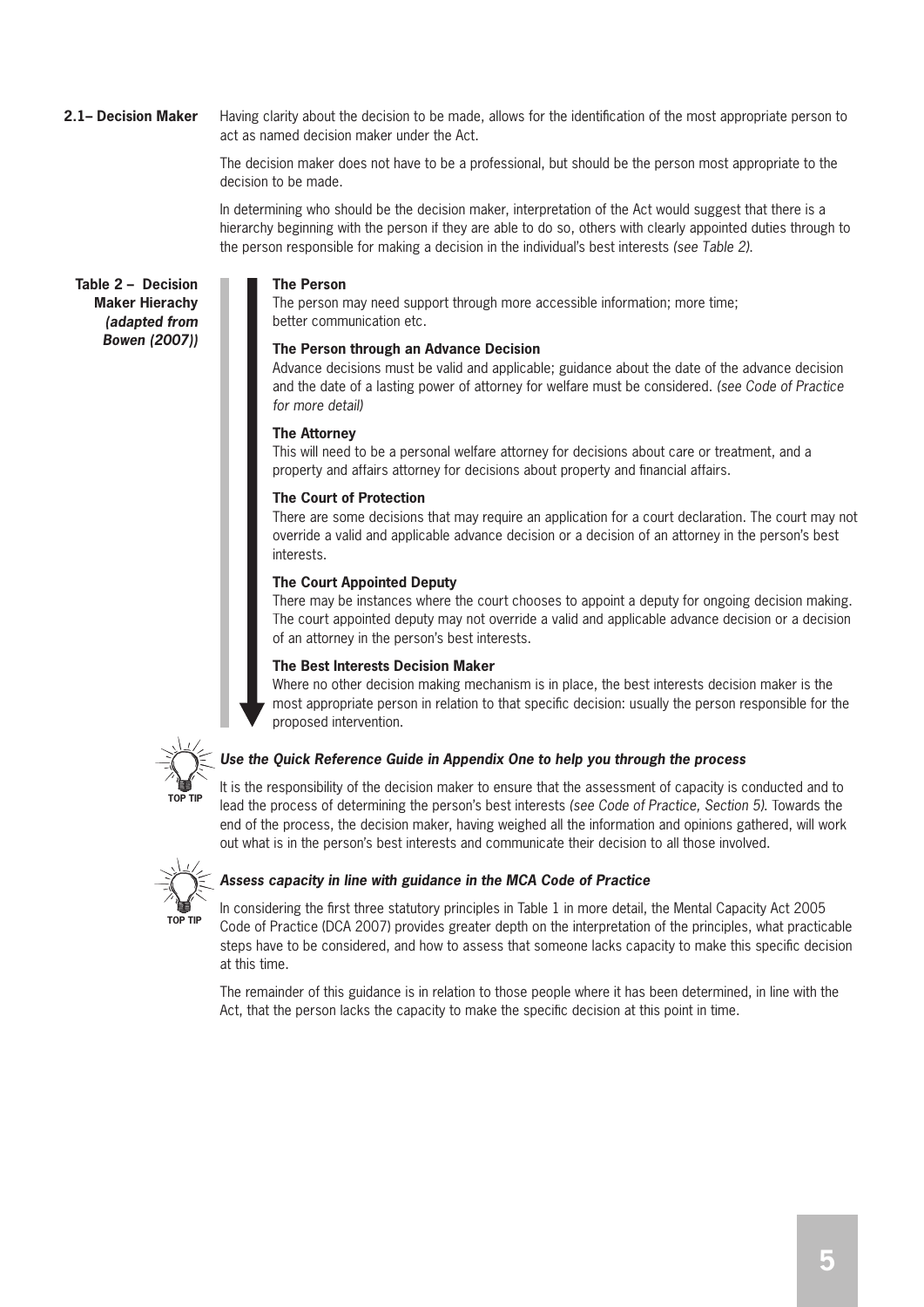# **3. Best Interests Decision Making**

#### **3.1 – Principles of Care**

The way you approach the delivery of care will affect how you view capacity, decision making and best interests decision making. The Act expects that people be empowered to make their own decisions, but in those circumstances where they are unable to make a decision for themselves, the Act expects that they be central to the process.



#### **Always be person-centred in your approach**

This person-centred approach will be familiar to some areas of practice more than others. It is a way of providing support and finding out what is important to a person. The person is at the centre of everyone's thoughts and actions, they are the most important person. Family members, friends and others are partners in the decision making process. By planning together more information about the person, their preferences and wishes become known, this may change how the person is viewed. By working together in making decisions the actions required to implement the decision are more likely to happen.

Our principles of care will affect how we view decisions to be made. We may be proactive, anticipating that a decision will need to be made and taking steps to support the person and those around them in the run up to the decision. At other times we may be reactive to a particular set of circumstances. **3.2 – Decisions**

> Whether the situation is one where we are being proactive or reactive, the important aspects are the person-centredness of our practice, the quality of the decision making process and the documentation relating to that.

#### **Types of decisions**

In supporting people in their everyday life there are a number of decisions to be made on a daily basis. Some of those decisions are inherent in our Duty of Care and will require less effort than others; deciding whether to have tea or coffee to drink is more straightforward than deciding how much to spend on a holiday and where to go.

#### **Be clear about how serious the decision is**



If the decision to be made has serious consequences which are irreversible, such as selling a property or ending active treatment, then the group of people around the person will need to have more detailed debate and full consideration of all the issues involved that is clearly documented to support the decision.

Where the decision has minor consequences which are reversible, such as having an aromatherapy massage, having a haircut or buying personal toiletries, then the people around the person may not go to the lengths to ensure that everyone involved with the person has been consulted, but that significant people have been consulted prior to proceeding. The documentation would reflect the process and the reasons for taking this approach.

#### **3.3 – The Statutory Checklist**

Section 4 of the Act sets out a checklist for the determination of a person's best interests (see Table 3). The Code of Practice provides some further detail on how to apply this checklist.

**Table 3 – The Statutory Checklist**

- **1.** In determining for the purposes of this Act what is in a person's best interests, the person making the determination must not make it merely on the basis of:
	- **(a)** the person's age or appearance, or
	- **(b)** a condition of their, or an aspect of their behaviour, which might lead others to make unjustified assumptions about what might be in their best interests.
- **2.** The person making the determination must consider all the relevant circumstances and, in particular, take the following steps.
- **3.** They must consider:
	- **(a)** whether it is likely that the person will at some time have capacity in relation to the matter in question, and;
	- **(b)** if it appears likely that they will, when that is likely to be.
- **4.** They must, so far as reasonably practicable, permit and encourage the person to participate, or to improve their ability to participate, as fully as possible in any act done for them and any decision affecting them.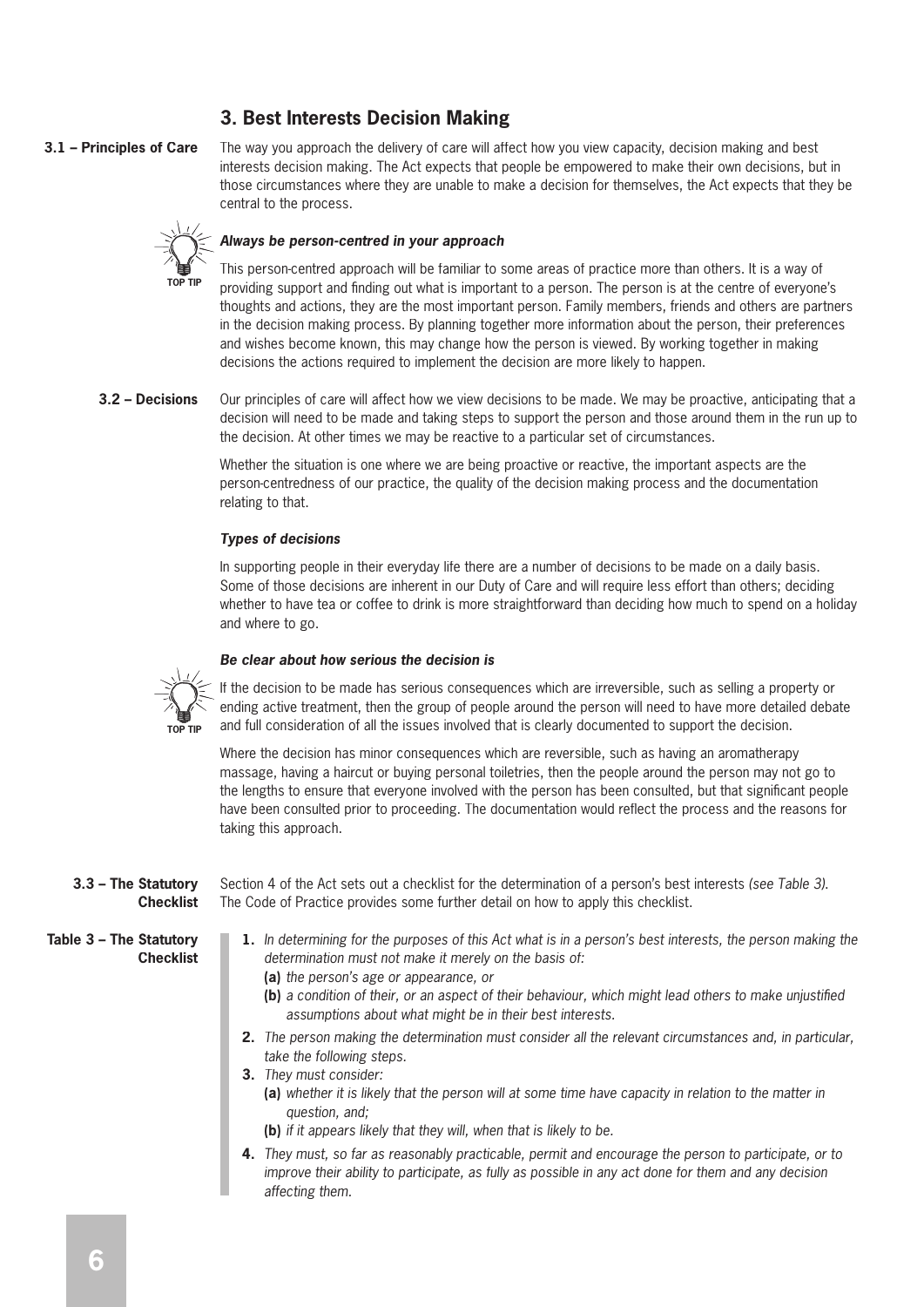- **5.** Where the determination relates to life-sustaining treatment they must not, in considering whether the treatment is in the best interests of the person concerned, be motivated by a desire to bring about their death.
- **6.** They must consider, so far as is reasonably ascertainable
	- **(a)** the person's past and present wishes and feelings (and, in particular, any relevant written statement made by them when they had capacity);
	- **(b)** the beliefs and values that would be likely to influence their decision if they had capacity, and;
	- **(c)** the other factors that they would be likely to consider if they were able to do so.
- **7.** They must take into account, if it is practicable and appropriate to consult them, the views of **(a)** anyone named by the person as someone to be consulted on the matter in question or on matters of that kind;
	- **(b)** anyone engaged in caring for the person or interested in their welfare,
	- **(c)** any donee of a lasting power of attorney granted by the person, and;
	- **(d)** any deputy appointed for the person by the court,

 as to what would be in the person's best interests and, in particular, as to the matters mentioned in Sub-section 6.

#### **Mental Capacity Act 2005, Section Four, Paragraphs 1–7**

#### **Thinking about what the checklist means**

Taking each section, let's think about what that might mean for the process that will be followed.

#### **Section 1**

This section is essentially requiring that no one involved in the process has opinions based upon prejudices and/or assumptions.

Each person will need to self reflect on their opinions and why they hold these, but equally there is a need to ask people why they hold that opinion to check that others are not being prejudiced.

#### **Section 2**

This sets out the requirements to consider in Sections 3–7 in the discussions that precede the decision being made. It expects that anything that is relevant will be considered, for example a medical decision must also consider the social, emotional, spiritual and welfare impact as well as what is medically best for the condition/illness.

#### **Section 3**

Thinking about the person, the assessment of their capacity and the decision to be made; can it be delayed until the person regains capacity?

#### **Section 4**

This returns to the comments earlier about having the person at the centre of any decision or process and their involvement throughout is considered in line with their abilities and capacity.

#### **Section 5**

Prohibits the desire to bring about death. A decision may lead to someone's death, but the death in itself should not be the drive or a deciding factor for the decision.

#### **Section 6**

Is asking you to put yourself in the person's shoes; what would they consider if able to do so; what have they told people around them in the past or have written down and left with people they know. You must be careful at this stage not to think about what you would consider if faced with the same situation. This would be bringing your own assumptions, values and beliefs into the debate.

#### **Section 7**

This section is setting out the duty of the decision maker to consult with relatives, friends, paid support staff, other professionals, attorneys and deputies. It will be necessary for the decision maker to find out who it would be appropriate to consult with dependent upon the person and the decision.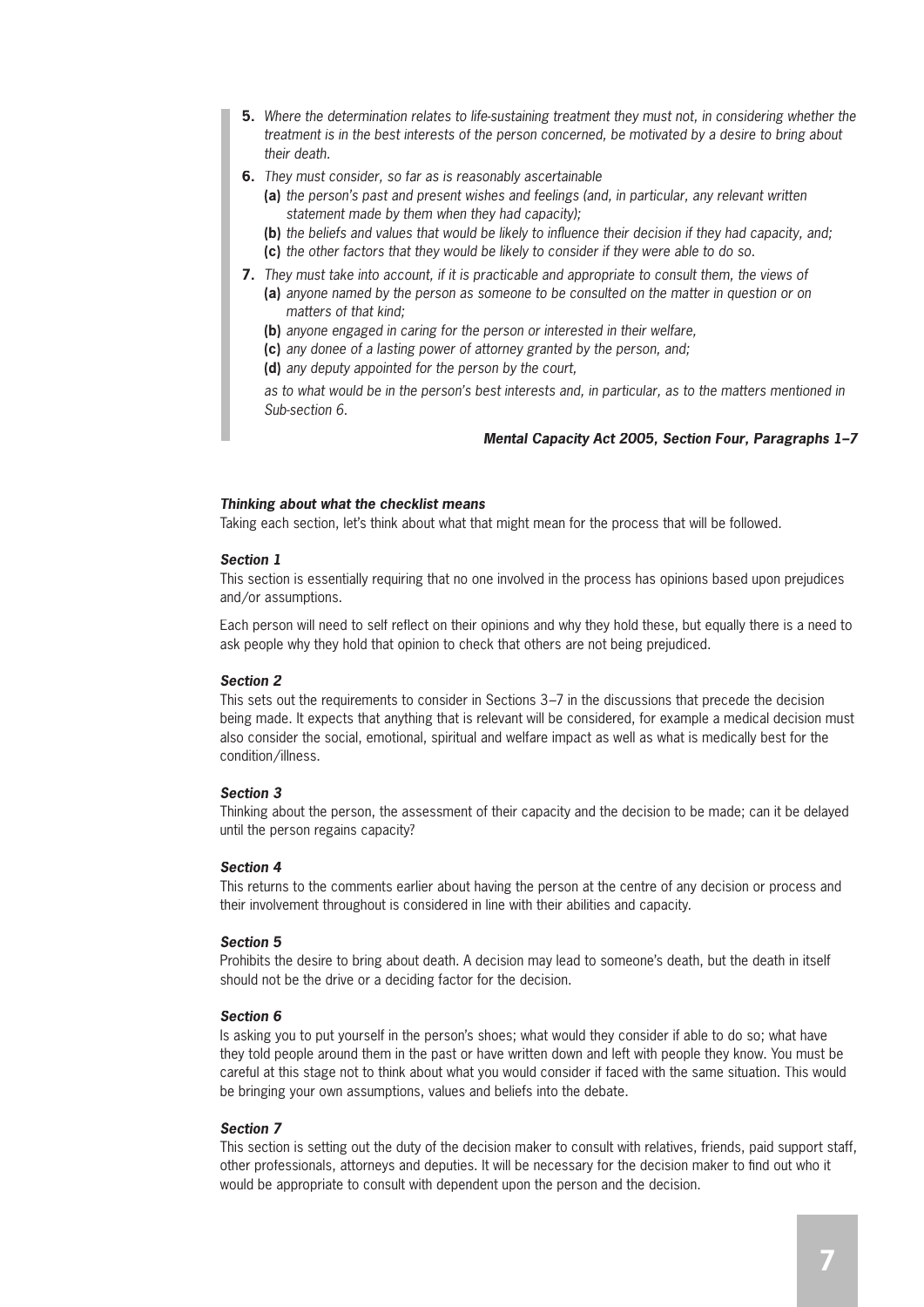#### **3.4 – Practice Examples of the Process in Action**

**Case Example – Zac**

**Zac is a 24-year-old man with life long severe learning and physical disabilities. He had a shared approach to care and spent half of the week with his parents and the other half in shared accommodation with 24-hour nursing care. As well as having a profound learning disability, Zac had severe scoliosis and osteoporosis, epilepsy and a tendency to develop**  serious infections. Zac was not expected to live beyond the first year of life and there had **been many times over the years that his family had to face the possibility that he might die.** 

**Zac's parents and sister had been expressing concern for some time about the nursing team or paramedics resuscitating Zac. Zac became very unwell again and those around him felt he was nearing end of life.**

#### **What do you do?**

The nursing team manager clarified what issues needed to be discussed. They determined that there were two central issues/decisions.

- **1.** Paramedics would need to be called
- **2**. Nurses would be expected to begin cardiac compression and respiratory resuscitation whilst awaiting the paramedic services to attend

It was in relation to these two issues that Zac's capacity was assessed.

#### **Decision maker**

The decision maker was identified as the nursing team manager because the issues were related to what her staff would do (i.e. phone the paramedics and perform cardiac compression and respiratory resuscitation).

#### **Assessment of capacity**

The decision maker undertook the capacity assessment through discussion at a multi-agency meeting where Zac's parents, sister and other professionals were present.

**Diagnostic assessment:** Zac has severe learning disability.

**Functional assessment:** Given the severe impact of the diagnostic assessment, all were agreed that Zac would not be able to engage in any functional assessment and that he was unable to understand, retain and weigh information material to the decisions and any alternatives. Zac was also unable to communicate a decision.

**Other relevant information:** Zac has no verbal communication; has very limited other modes of communication; does not understand information in relation to day-to-day activities; is not able to make choices in relation to any daily living activity.

#### **Determination of capacity**

Zac did not have the capacity to make a decision in relation to whether paramedics should be called if he were to go into cardiac failure.

Zac did not have the capacity to make a decision in relation to whether the nursing staff should perform cardiac compression and respiratory resuscitation whilst awaiting paramedics**.**

#### **Best Interests Process**

The decision maker decides that, due to this being a serious decision, it would be best discussed at a meeting. Those that would not be able to attend the meeting would have to be consulted through a face-to-face discussion.

The decision maker considered who should be at the meeting or consulted about the decision. They listed Zac's parents and sister, Zac's care staff, including trained nurses and staff from Zac's day service, Zac's GP and Zac's hospital consultant. (The IMCA service was not listed as Zac had parents and a sister to consult with.)

The decision maker prepared for the meeting by listing the issues for consideration: who is proposing the decisions; why are they proposing this; what information needs to be available for the meeting; who will be attending the meeting; have comments from those unable to attend been obtained; what structure will be used; how will the meeting be documented?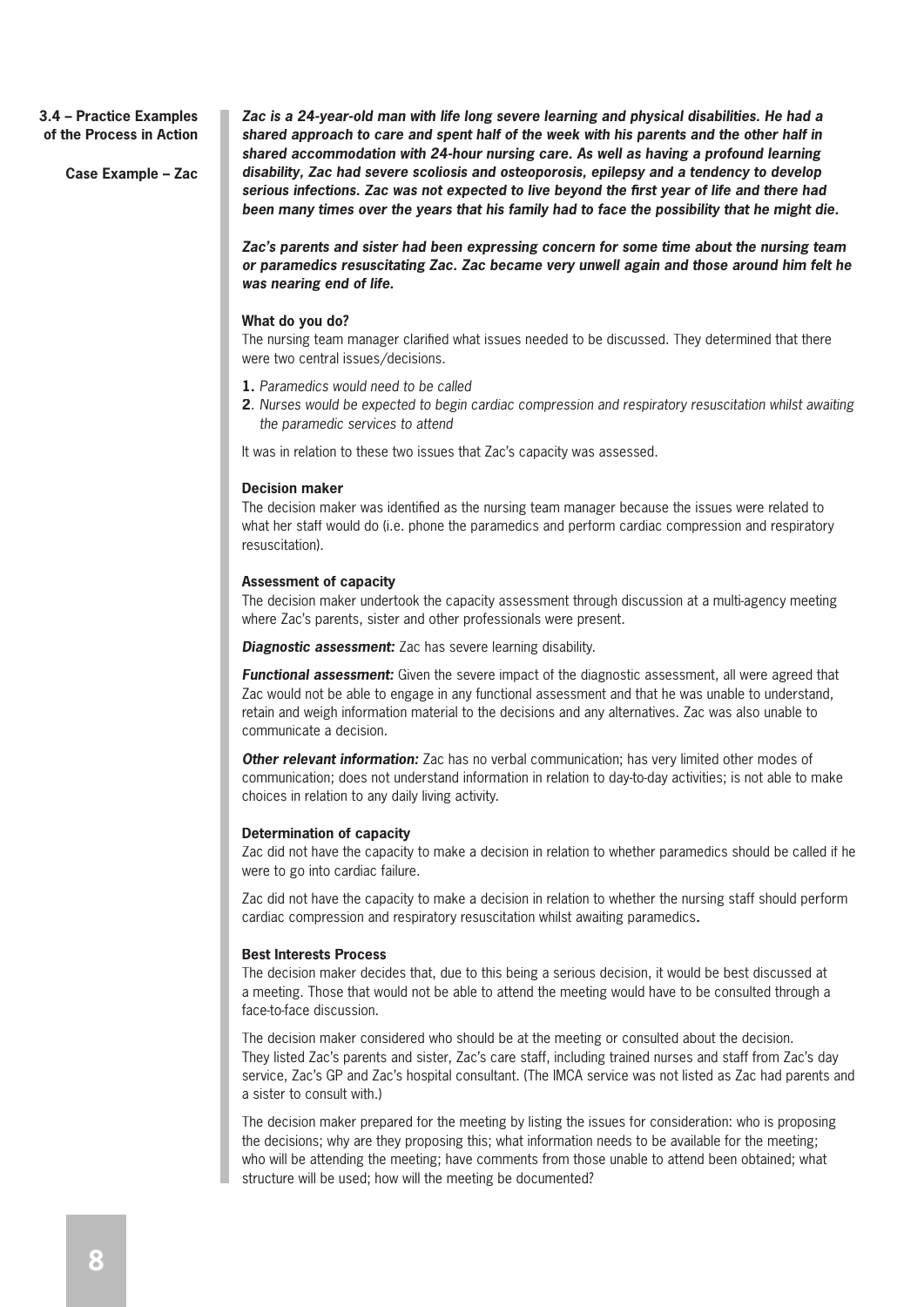#### **Brief notes of the discussion**

#### **Decision 1 – Calling paramedics:**

Zac was very poorly and being seen regularly by his GP. His needs were for palliative care.

#### **Outcome:**

The outcome was that he should be put on the End of Life Care Pathway and that this would indicate that there was no need to call paramedics in the event of cardiac arrest.

#### **Decision 2 – Cardiac compression**

#### **Option i – Performing cardiac compression:**

| Option i benefits                            | Option i risks                                                                                                                                               |
|----------------------------------------------|--------------------------------------------------------------------------------------------------------------------------------------------------------------|
| possibly save life<br>• possibly extend life | • low chance of good cardiac output<br>hypoxic brain damage<br>• absolute risk of rib fractures with the resulting<br>effects such as risk of punctured lung |
|                                              | • high possibility of spinal fractures<br>invasive; undignified; traumatic<br>preservation = deterioration                                                   |

#### **Option ii – Not performing cardiac compression**

| Option ii benefits                                                                                                                                                                                               | Option ii risks                 |
|------------------------------------------------------------------------------------------------------------------------------------------------------------------------------------------------------------------|---------------------------------|
| possibility of a natural, peaceful, dignified death<br>$\bullet$<br>• no fractures or subsequent consequences<br>good quality of life up to and in death<br>• dying at home with familiar people<br>caring death | denying extra life<br>$\bullet$ |

#### **Outcome:**

Cardiac compression would not be performed.

The meeting discussion and the decision was documented and communicated in writing to all those present at the meeting, and consulted as part of the process and a date for review set**.**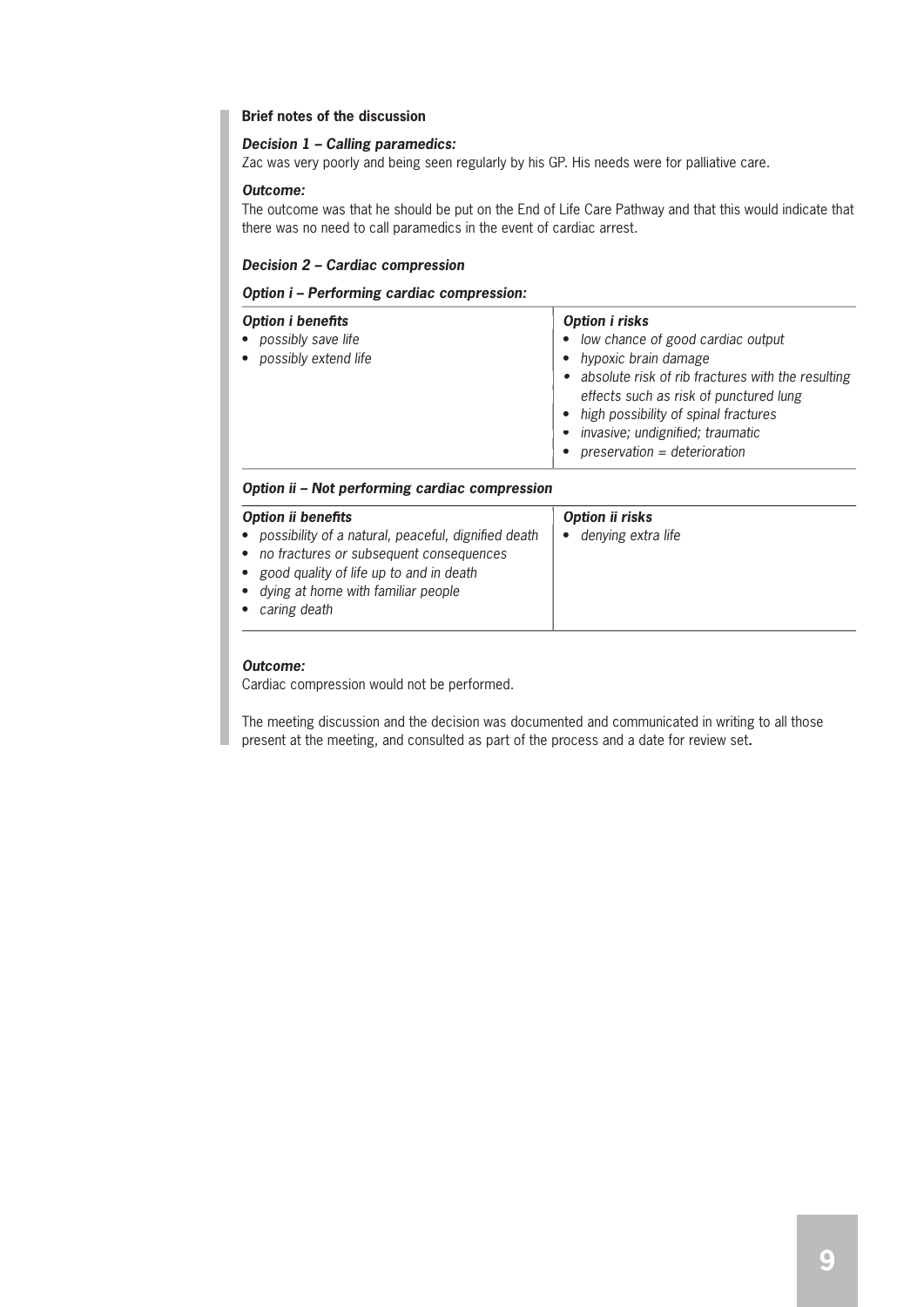#### **Case Example – Mary**

**Mary is a 65-year-old woman who lives at home supported by her family and domiciliary support services. She has Alzheimer's and psychosis. She is seen regularly by the Consultant Psychiatrist. Mary has been refusing her medication on a more regular basis and her mental state is deteriorating rapidly. Everyone is concerned about her behaviour when she is mentally unwell and the impact that it has on her and those who support her. When unwell Mary would hurt herself by hitting her head with a fist; would become very obsessional about items, preventing anyone from touching them, (this included kitchen items and had resulted in potential danger for her family and support staff when preparing meals and hot drinks) and would become physically aggressive towards her family members and domiciliary support staff.**

**The family are wondering if she can be given her medication in her food or drink.**

#### **What do you do?**

The manager of the domiciliary support services clarified what issues needed to be discussed. They determined that there were three central issues:

- **1.** Does Mary understand the reasons for her medication?
- **2.** Does Mary understand the impact of her behaviours when mentally unwell on herself and those who support her?
- **3.** Does the medication that Mary takes have a positive effect on her mental state?

It was in relation to these three issues that Mary's capacity was assessed.

#### **Decision maker**

The decision maker was identified as the Consultant Psychiatrist as he was the person who has diagnosed the mental illness; had prescribed the medication and stated the route of administration.

#### **Assessment of capacity**

The decision maker undertook the capacity assessment through discussion at a multi-agency meeting where Mary's children and other professionals were present.

**Diagnostic assessment:** Mary has Alzheimer's.

**Functional assessment:** The decision maker asked one of his team to spend some time with Mary, to give her information about her illness and medication in simple written form with graphics, and to talk through the information (even though this had been given some time ago). Mary was asked open questions to establish what information she had remembered and what aspects of the information she understood. Mary was also asked about her understanding of what would happen if she did not take her medication. A report of the sessions was made available which outlined what information was given; what questions were asked and what responses Mary gave.

**Other relevant information:** Mary is able to communicate verbally; Mary, at times, is not able to make choices in relation to day-to-day activities.

#### **Determination of capacity**

It was determined that Mary did not understand her illness, the effects of the medication or the consequences of not taking her medication, and as such she lacked capacity to make decisions in relation to the treatment of her mental illness.

#### **Best Interests Process**

The decision maker decides that due to this being a serious decision it would be best discussed at a meeting. Those that would not be able to attend the meeting would have to be consulted through a face-to-face discussion.

The decision maker considered who should be at the meeting or consulted about the decision, they listed Mary's family, the domiciliary care staff, Mary's social worker, Mary's GP, and a pharmacy advisor. (The IMCA service was not listed as Mary had family to consult with.)

The decision maker prepared for the meeting by listing the issues for consideration: who is proposing the decisions; why are they proposing this; what guidance is available from the Medical Council, Nursing Council, or Pharmacy Council; what other information needs to be available for the meeting; who will be attending the meeting; have comments from those unable to attend been obtained; what structure will be used; how will the meeting be documented?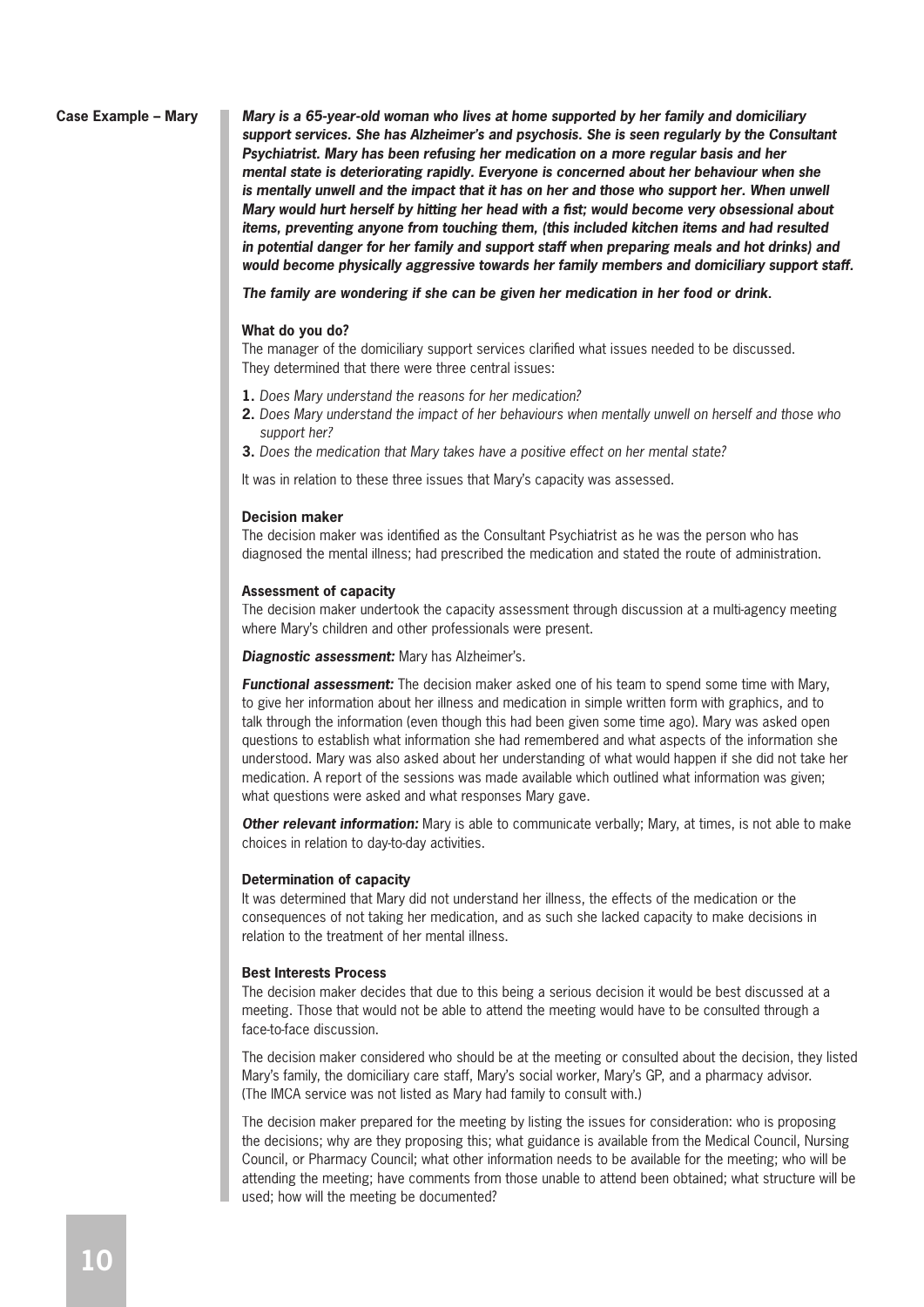#### **Brief notes of the discussion**

**Decision 1 – Should medication be disguised in food or drink for administration** The following options were listed:

#### **Option i – Offer medication in tablet or other form and accept refusals**

| Option i benefits<br>• awareness of what is being given<br>• has opportunity to refuse<br>• has control over what she takes | Option i risks<br>fluctuating chemical state<br>$\bullet$<br>mental health state will worsen<br>behaviour will worsen<br>$\bullet$<br>obsessional behaviour will increase<br>reduced ability to take part in daily activities<br>injury from hitting self on head<br>injury to self in kitchen related to<br>obsessions over items<br>• injury to others in kitchen related to<br>obsessions over items<br>• conflict between Mary and others in relation to<br>taking medication<br>likely to lead to admission to hospital setting |
|-----------------------------------------------------------------------------------------------------------------------------|--------------------------------------------------------------------------------------------------------------------------------------------------------------------------------------------------------------------------------------------------------------------------------------------------------------------------------------------------------------------------------------------------------------------------------------------------------------------------------------------------------------------------------------|
|                                                                                                                             |                                                                                                                                                                                                                                                                                                                                                                                                                                                                                                                                      |

#### **Option ii – Only offer medication disguised in food or drink**

| maintained or improved |
|------------------------|
|------------------------|

#### **Option iii – Offer medication in tablet or other form, then if refused, offer medication disguised in food or drink**

| <b>Option iii benefits</b>                                                                               | Option iii risks                                                  |
|----------------------------------------------------------------------------------------------------------|-------------------------------------------------------------------|
| • effective treatment of mental illness<br>• mental state will be managed                                | misleads Mary as to what is being given<br>$\bullet$<br>and taken |
| • behaviours will reduce<br>• ability to take part in daily activities will be<br>maintained or improved | may be difficult to monitor quantities taken<br>$\bullet$         |

#### **Option iv – Do not offer medication**

| <b>Option iv benefits</b>                                   | Option iv risks                                                                                                                                                                                                                                                                                                                                                                                  |
|-------------------------------------------------------------|--------------------------------------------------------------------------------------------------------------------------------------------------------------------------------------------------------------------------------------------------------------------------------------------------------------------------------------------------------------------------------------------------|
| • no confrontation between Mary and<br>family/support staff | mental health state will worsen to critical level<br>behaviour will worsen<br>obsessional behaviour will increase<br>reduced ability to take part in daily activities<br>injury from hitting self on head<br>injury to self in kitchen related to<br>obsessions over items<br>injury to others in kitchen related to<br>obsessions over items<br>likely to lead to admission to hospital setting |

#### **Outcome:**

Medication would be offered as normal in tablet form, and only if it was refused would it be administered by being added to a usual drink.

This outcome was communicated to all in writing. A detailed care plan was written of exactly how the covert administration of medication would be implemented.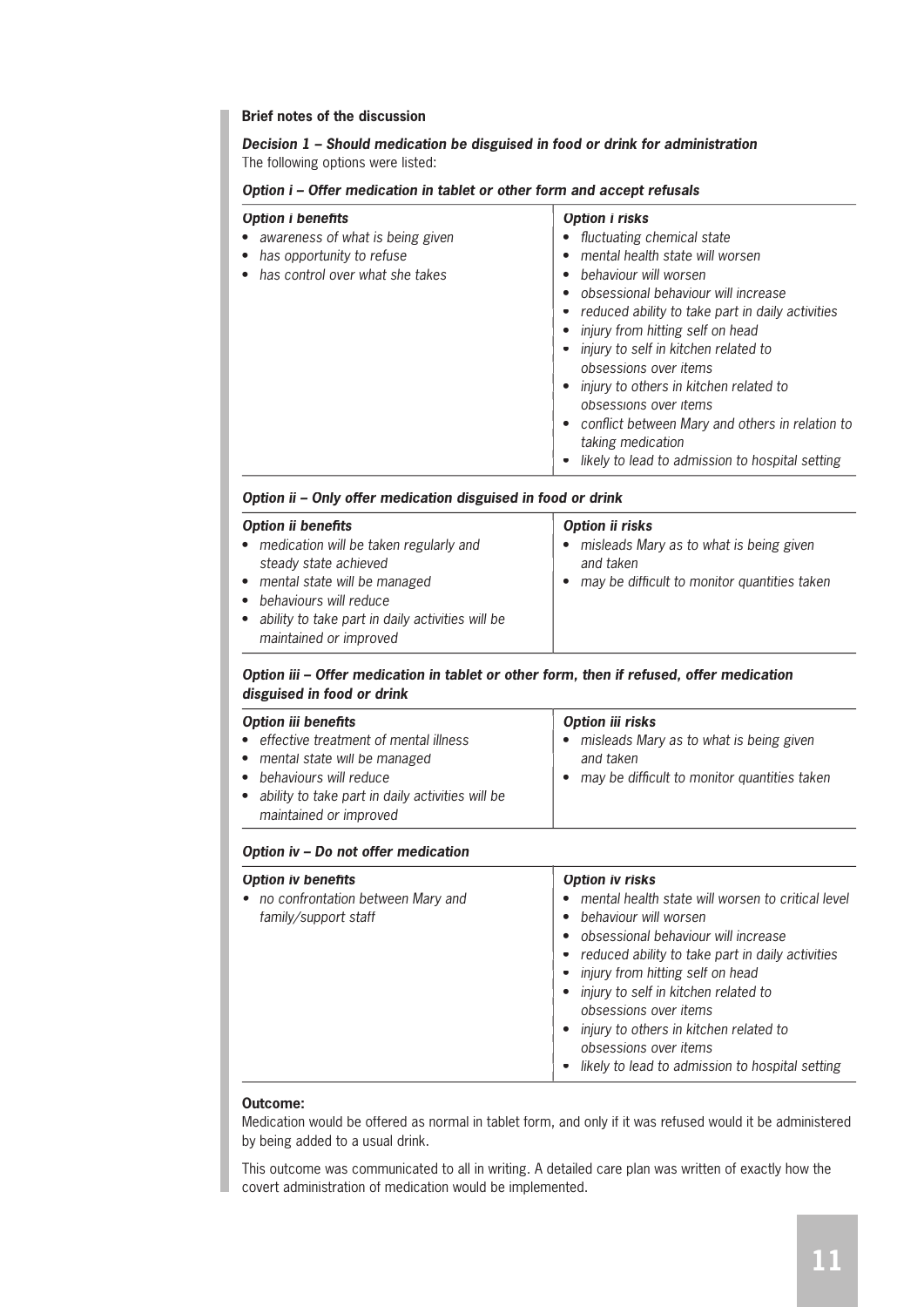**Case Example – John John is an 85-year-old man who lives in a residential care home. He gets occasional visits from his daughter. John has end stage dementia and has lost quite a lot of weight over a period of months. John had been hospitalised twice previously for chest infections and treated with a course of antibiotics. His weight is now six stone. He was very poorly and not taking very much food or fl uids. John was seen by his GP who prescribed nutritional drinks and advised the care staff on making John comfortable in his last few days. Additionally, members of the district nursing team visit regularly in relation to end of life care.**

> **John has been unable to make day-to-day decisions about his care for some time, and spends most of his time sleeping.**

**The staff in the care home, having recognised that John is dying, phone his daughter that evening to see if she wants to be with him. John's daughter stated that she did not want to come and that she expected that the care staff call for an ambulance to admit him to the local hospital.**

#### **What do you do?**

The manager of the care home clarified what issues needed to be discussed. They determined that the sole issue was: do the care home staff call an ambulance and seek admission to the local hospital for John.

It was in relation to this issue that John's capacity was assessed.

#### **Decision maker:**

The decision maker was identified as the care home manager, as she has already received advice about John's care from the GP and district nurse, therefore to request an ambulance and admission would be in effect determining that either they were unable to implement that care or John's situation had deteriorated since the last GP visit.

#### **Assessment of capacity**

The decision maker undertook the capacity assessment.

**Diagnostic assessment:** John has end stage dementia.

**Functional assessment:** The decision maker went to John to talk about his current situation and his daughter's wishes. She found that John was not able to maintain consciousness for any length of time; he has been unable to retain information given to him; John is unable to communicate his needs and wishes.

**Other relevant information:** John has not made decisions in relation to day-to-day activities and care for some time.

The decision maker does not have the opportunity to take more time with John to develop more accessible information and reiterate information to him. The urgency of the situation demanded that the decision maker complete a reasonable assessment of capacity given the issue.

**Determination of capacity**: John lacks the capacity to decide whether to spend his last hours at the care home or to be admitted to hospital.

#### **Best Interests Process**

The decision maker decided that there was insufficient time to call a meeting. She intended to proceed through the process via a series of discussions and the collection of information known about various people's views and wishes.

The decision maker already has the views of John's daughter. Additionally, the GP's views were expressed at his last consultation when he requested that the staff put in place comfort measures. The district nursing care plan also outlines the end of life care to be delivered. There had not been any Preferred Priorities for Care (PPC) documentation; however, there had been discussions within the care staff team with the district nurses and GP. The discussions had focused on the fact that John had lived in the care home for the last eight years, and the staff knew him very well and were able to provide the care that he needed as outlined by the GP and district nurses. The decision maker was also aware that on previous hospital admissions John had become very disturbed in hospital, but that he settled again once returned to the care home.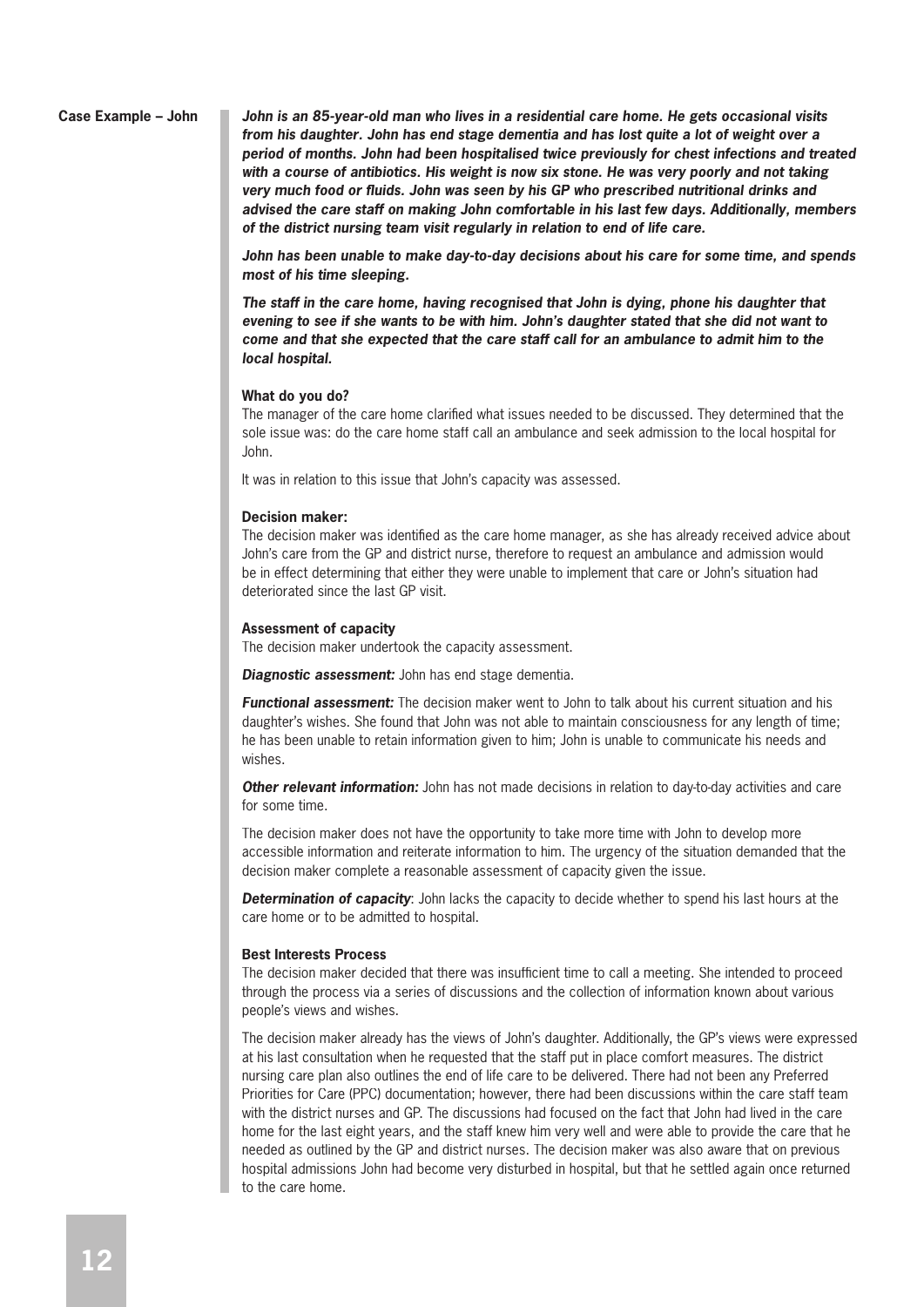#### **Brief notes of the discussion**

#### **Decision 1 – Admission to hospital**

The following options were listed:

#### **Option i – Admit to hospital**

| Option i benefits<br>• medical care would be on hand | Option i risks<br>John may have an undignified death<br>John might die in transit<br>nursing and medical staff do not know John<br>John would be in strange surroundings<br>hospital admission areas are often busy,<br>noisy environments; John's needs may not<br>be prioritised<br>John may become disturbed as with<br>previous admissions<br>• John's life may be prolonged by active<br>medical intervention until his notes<br>are received<br>prolonging life may cause more discomfort<br>• no chance of a positive outcome |
|------------------------------------------------------|--------------------------------------------------------------------------------------------------------------------------------------------------------------------------------------------------------------------------------------------------------------------------------------------------------------------------------------------------------------------------------------------------------------------------------------------------------------------------------------------------------------------------------------|
|                                                      | ( <i>i.e.</i> preserving life)                                                                                                                                                                                                                                                                                                                                                                                                                                                                                                       |

#### **Option ii – Not to admit to hospital**

| Option ii benefits                                                                                                                                                                                                       | Option ii risks |
|--------------------------------------------------------------------------------------------------------------------------------------------------------------------------------------------------------------------------|-----------------|
| • John can die in his own bed, in his own room<br>• staff around John know him well<br>• John may remain comfortable in his last<br>few hours<br>• John's care will continue as outlined by the<br>GP and district nurse |                 |
| • John will be able to have a dignified death in<br>peaceful surroundings                                                                                                                                                |                 |

#### **Outcome:**

The decision maker determined that it would be in John's best interests to remain within the care home until he died.

The decision maker contacted John's daughter to explain her decision and the reasons why. The decision maker prepared a letter to inform the GP and District Nursing team of the daughter's request and the best interests' process she had followed, and faxed copies directly to them.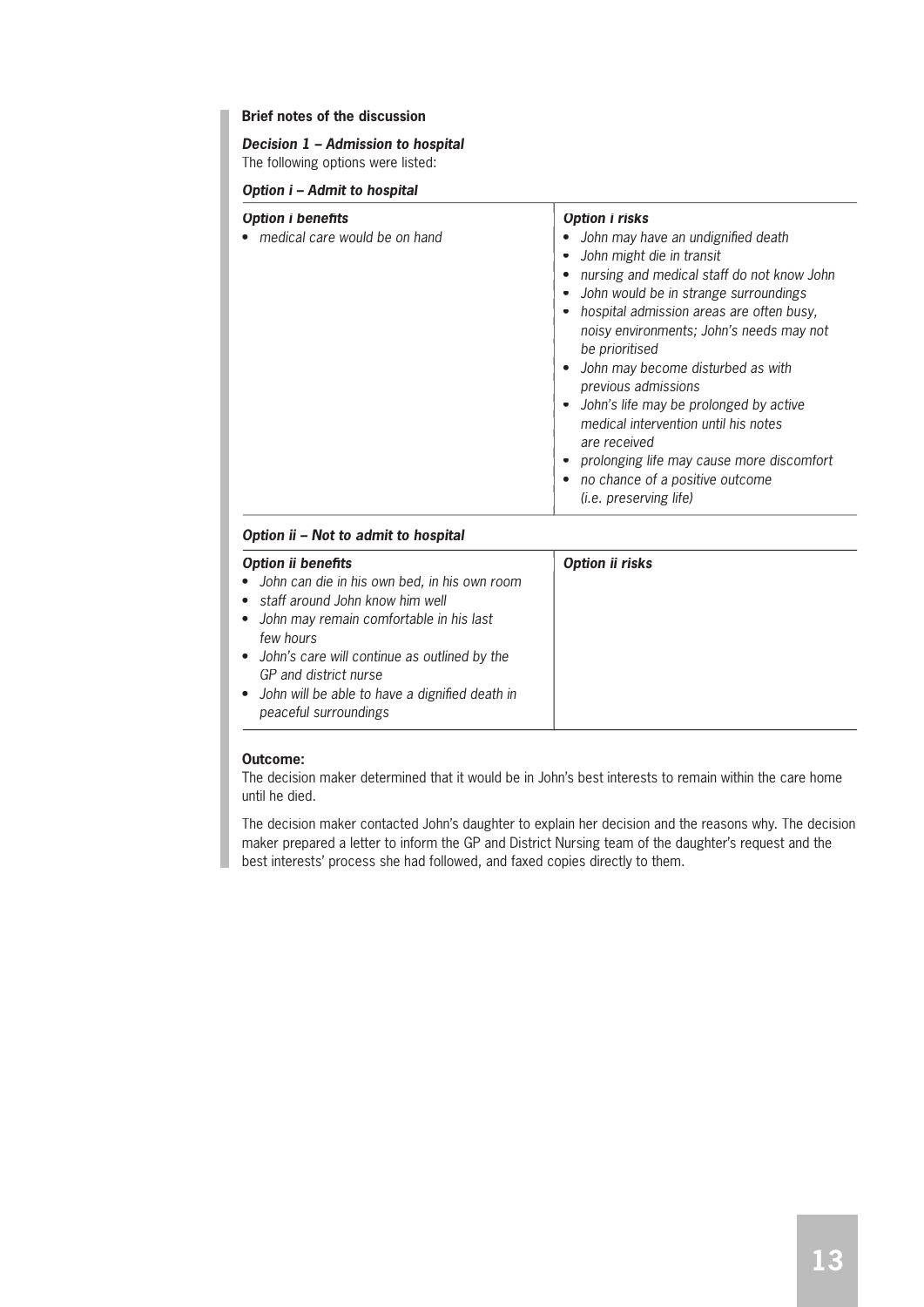

#### **Use the Statutory Checklist or some other guide/checklist as a structure**

In using any checklist to guide you through the process, don't forget that it is important to be person-centred in your approach; ensure that you avoid personal opinions and prejudices. Remember to think holistically about the whole of the person's life and the impact the decision would have on every aspect of life; think about the benefits and risks for each aspect of the person's life.

In moving through the process, the decision maker has a number of issues to address on how to do the best interest decision making process. One of the main practical issues is whether to call a meeting or not. **3.5 – Practicalities**

> It would not be practical or timely to hold a meeting each time a decision needs to be made in someone's best interests. Many of the day-to-day decisions will either fall within a Duty of Care or will be discussed and planned for through care planning meetings. There are times however when a decision is serious, significant or complex and there is a need for indepth exploration of the issues through a meeting. The Act does not stipulate that you have to call a meeting, just that there is a duty to consult with others and to be able to demonstrate the wide range and holistic nature of the decision making process.

If the decision maker considers that the timescale for the decision to be made allows for a meeting and that a meeting is required, they will need to determine who should attend and what information should be available at that meeting.

Case law (Official Solicitor, 2006) has provided five areas that would demonstrate that the discussion has considered all aspects of the consequences of the decision to be made. It is worth referring to these five

#### **3.6 Holistic Consideration and/or Discussion**

**Table 4 – Case Law – Areas to Consider**

#### **Medical Aspects**

Not just the outcome, but what will be the burden and benefit of the treatment?

areas when reviewing the information considered or the aspects discussed (see Table 4).

#### **Welfare Aspects**

How will this impact (for better or worse) on the way the person lives their life?

#### **Social Aspects**

What will this do to the person's relationships etc?

#### **Emotional Aspects**

How will this person feel or react?

#### **Ethical Issues**

Are there any specific ethical issues that require separate consideration?



#### Use the five areas to review if you have covered everything

Referring to these five areas as a quick checklist before the meeting disbands or the consideration is finished will help to ensure that all aspects of a person's life have been thought about.

#### **Case Example – Zac**

#### **In Zac's case (see detailed case example for Zac) it was shown that the following aspects had been covered:**

- Medical considered medical consequences of performing and not performing cardiac compression and respiratory resuscitation
- Welfare considered quality of life issues and views of both family and paid carers
- Social considered not just Zac's relationships with the different stakeholders, but also the stakeholders relationships with each other within the caring partnership
- Emotional considered what it might feel like to have cardiac compression
- Ethics borne out of a consideration of Zac's right to intervention and right to dignified death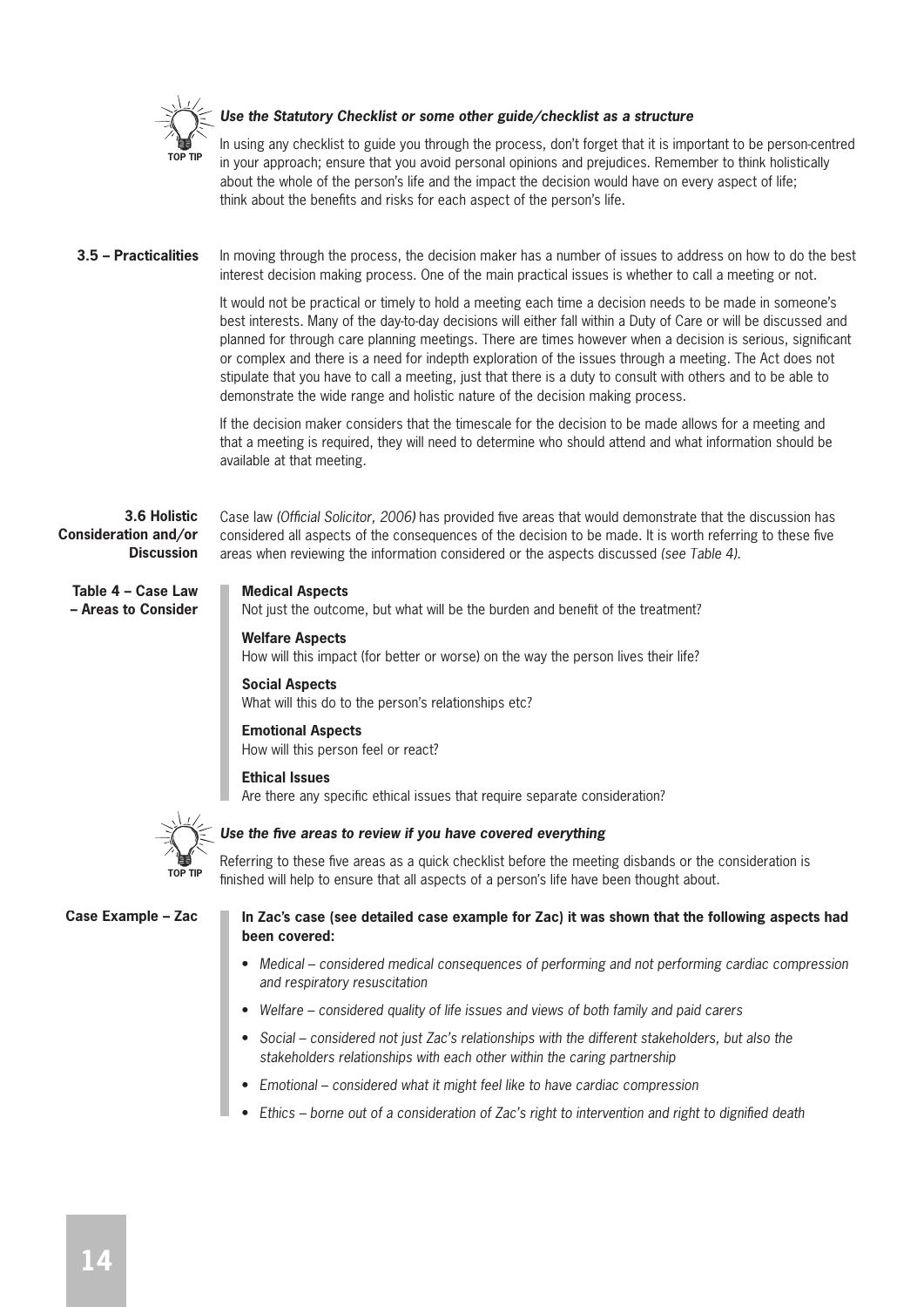Documentation is very important in communicating with other members of the team and in making a contemporary record of what has happened. It will be (and often is) the documentation that will be used to judge whether the Act was applied in practice should there be a question or complaint. **3.7 – Documentation**

> Ensure that whatever documentation system you have has a means of storing records in relation to capacity and decision making. It does not have to be through a separate section, it can be integrated into a current system as long as all those who will have access to, or be facilitating other people's access to the record, know where to find the information. A suggested outline is contained in Appendix Two to record the process after the interactions with the person and discussions with relevant others.

Ensure that the documentation does not just identify the decision, but details the process and the decision maker's thoughts and analysis of the information considered and discussions held.

Ensure that there is communication in writing from the decision maker to all relevant people that clearly outlines the decision and the reasons for that decision.

After the decision has been made, it is essential that the decision maker ensures a plan is in place for the decision to be implemented. Don't forget to ensure that the Statutory Principles of the Act (Table 1) continue to be reflected within the action plan, in particular person-centredness. It is possible that the action plan will need to reflect a variety of ways of approaching the implementation of the decision, depending upon how compliant the person may or may not be with what has been determined to be in their best interests. **3.8 – After the Decision**

> Given that the person about whom the decision is made did not have capacity to make the decision, the plan needs to be clear about how the person will be involved in implementation. It is possible that there are some smaller decisions in the implementation plan that can be made by the person, such as what to pack for a holiday, what items to take for a hospital admission, whether to have photos taken to remember a trip.

In completing the process of best interests it is necessary for the decision maker to review that the decision and actions have satisfied the need which prompted the best interest process, and that the least restrictive option was used (Principle 5 of the Statutory Principles, Table 1). **3.9 – Reviewing the Decision**

> This review does not have to be onerous; it could be a short discussion with those involved in implementing the decision; it may be a reflective entry on the decision maker's actions or may be a more formal review meeting. It is at the decision maker's discretion as to what would be the most appropriate method of review given the type of decision and action. The review must also be documented.

#### **4. Conclusion**

The is guidance has taken the reader through the best interests process using case examples to illustrate how to interpret the Act in practice. It is essential that each person recognises their duties within the Act and seeks to empower those who are most at risk of an overly paternalistic approach.

The five Statutory Principles (Table 1) are the cornerstone for a shift in everyone's day-to-day practice in the provision of good person-centred care.

Readers should recognise that as case law becomes available in relation to the implementation of the Act, this must be reflected in future practice.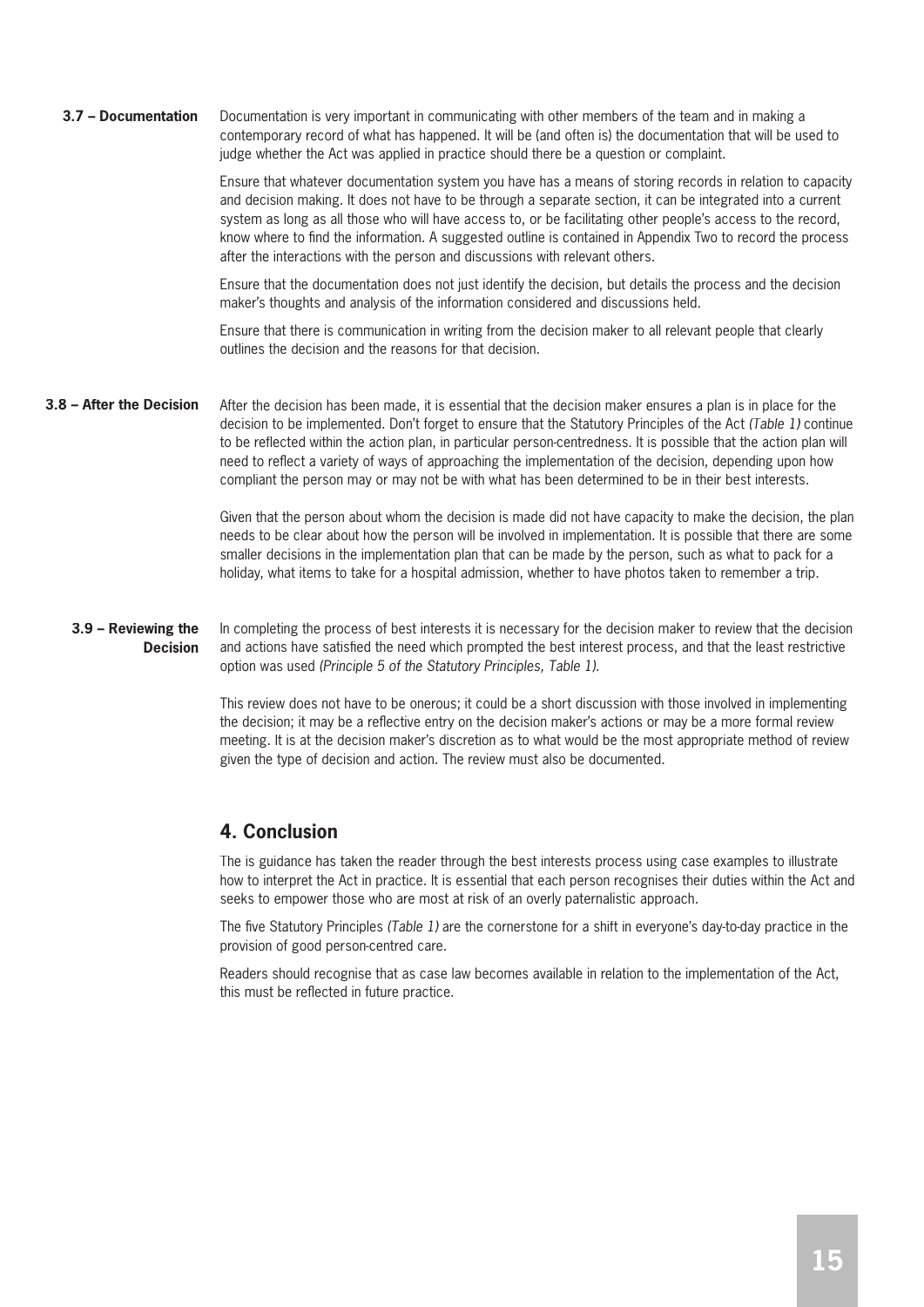### **5. References**

Bowen, P. (2007) Blackstone's Guide to the Mental Health Act 2007 (Oxford: Oxford University Press).

Department for Constitutional Affairs (2007) Mental Capacity Act 2005 Code of Practice (The Stationery Office, London).

Henry, C., and Seymore, J. (2007) Advance Care Planning: A Guide for Health and Social Care Staff (Department of Health, London).

available at: www.endoflifecare.nhs.uk

Official Solicitor (2006) Practice Note: Official Solicitor: Declaratory Proceedings: Medical and Welfare Decisions for Adults Who Lack Capacity.

available at: **www.offi cialsolicitor.gov.uk/docs/pracnotemedicalandwelfaredecisions.doc** (last accessed 07/04/2008)

# **6. Useful Websites**

The Office of the Public Guardian **www.publicguardian.gov.uk**

The Department of Health **www.dh.gov.uk/en/policyandguidance/socialcare/deliveringadultsocialcare/mentalcapacity/ index.htm**

The Department for Constitutional Affairs **www.dca.gov.uk/legal–policy/mental–capacity/index.htm** (this website still holds information, although the DCA has become part of the Ministry of Justice)

The Ministry of Justice

**www.justice.gov.uk/whatwedo/mentalcapacity.htm**

The NHS End of Life Care Programme (EoLC) **www.endofl ifecare.nhs.uk**

Preferred Priorities for Care (PPC) **www.cancerlancashire.org.uk**

The Gold Standards Framework (GSF) **www.goldstandardsframework.nhs.uk**

Liverpool Care Pathway for the Dying Patient (LCP) **www.mcpcil.org.uk/liverpool\_care\_pathway** or **www.lcp–mariecurie.org.uk/**

# **7. Other Sources of Information**

Department of Health (2007) Independence, Choice and Risk: A Guide to Best Practice in Supported Decision Making (Department of Health, London)

Henry, C., Sutton, L., and Cole, A. (2007) Building on Firm Foundations: Improving End of Life Care in Care Homes: Examples of Innovative Practice (Department of Health, London) available at: www.endoflifecare.nhs.uk

Henry, C., and Young, E. (2006) Introductory Guide to End of Life Care in Care Homes (Department of Health, London) available at: www.endoflifecare.nhs.uk

Joyce, T. (2007) Best Interests: Guidance on Determining the Best Interests of Adults Who Lack the Capacity to Make a Decision (or Decisions) for Themselves [England and Wales] (British Psychological Society, Leicester) available at: **www.bps.org.uk**

National Council for Palliative Care (2005) Guidance on the Mental Capacity Act 2005 (NCPC, London)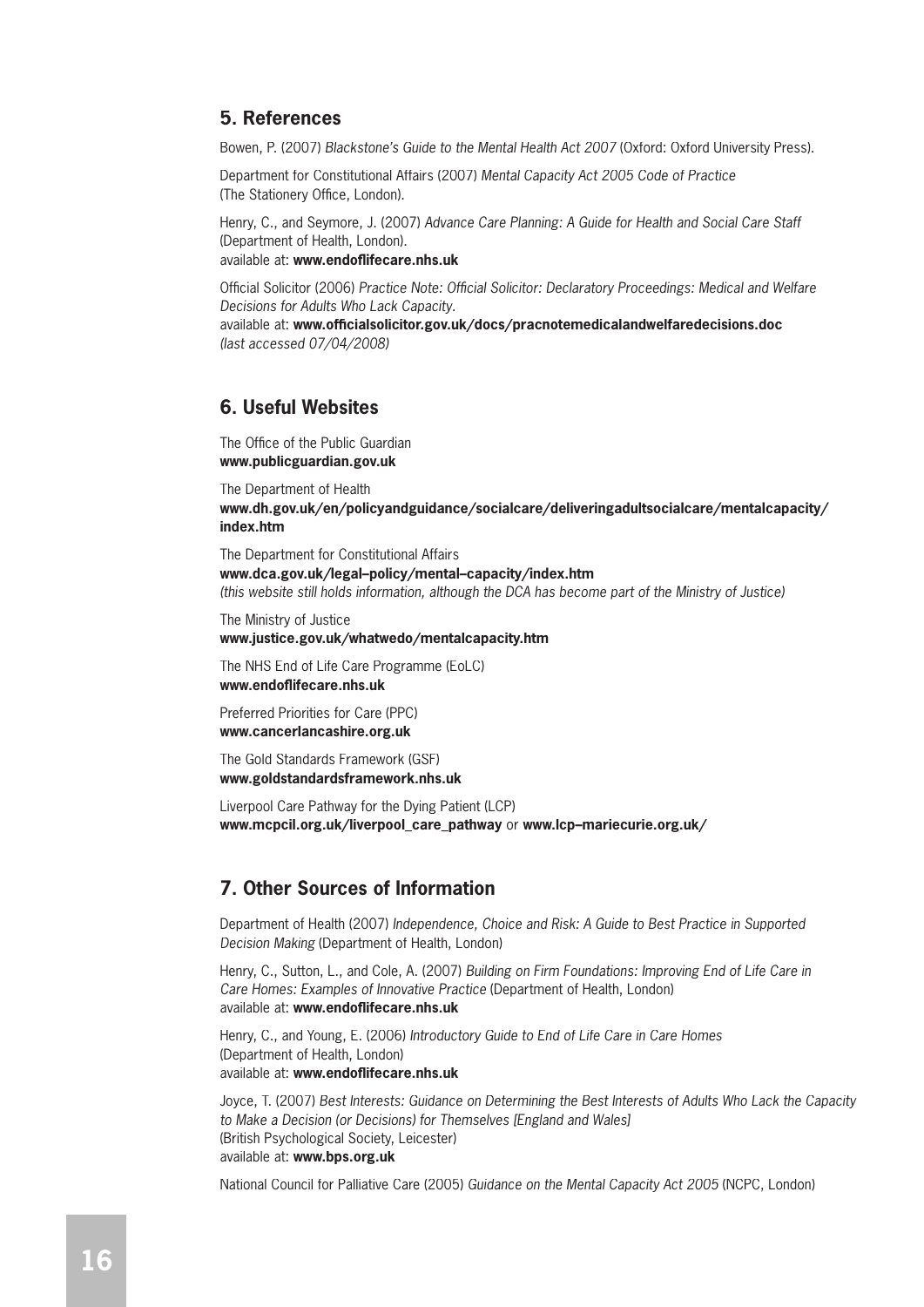#### **Appendix One – Quick Reference Guide for applying the Mental Capacity Act to Decision Making where you suspect a possible lack of capacity**

# **Have you:** Defined clearly and concisely the decision that needs to be made? Made every effort to enable the person to make the decision for themselves by being flexible and person-centred? Provided information relevant to the decision, including information about any choices or alternatives? Used a method of communication/language that the person is most likely to understand? Provided information in a format that is likely to be understood by the person, not just relying on written or spoken word? Made the person feel at ease and given consideration to what is likely to be the most conducive time and location for them to make the decision? Considered if others can help the person understand information or make a choice? **Where all attempts to enable capacity have not succeeded, have you:** Considered if the decision can be delayed until the person regains capacity? Named a decision maker? **Diagnostic assessment – have you:** Evidence of an impairment of mind or brain? Evidence of whether this impairment is temporary or permanent? Evidence that suggests the impairment means the person can not make the decision? **Functional assessment – have you:** Evidence to demonstrate whether or not the person has a general understanding of what the decision is and why they are being asked to make it? Evidence to demonstrate whether or not the person has a general understanding of the consequences of making or not making the decision? Evidence to demonstrate whether or not the person has an understanding of, retained, used and weighed all of the information relevant to the decision? Evidence to demonstrate whether or not the person can communicate their decision by any means? **Have you:** Knowledge of any advance decisions or written statements of preference? Knowledge of a Lasting Power of Attorney or Court Appointed Deputy? (If their powers cover the decision to be made then they will make the decision in the person's best interests) Evidence that the person has family or friends to consult with? (If not refer to an IMCA) Identified who should be involved in the decision making process? Reviewed the benefits and risks of the proposed intervention(s)? Reviewed the benefits and risks of not undertaking the proposed intervention(s)? Collated the views of family/friends/IMCA/other people in relation to the proposed intervention(s)? Held a 'Best Interests' discussion or meeting? Considered medical, social, welfare, emotional, ethical issues within your best interests discussions? Reviewed all of the evidence? Knowledge that the decision maker has recorded and communicated their decision to all key people in writing in a timely manner? **Enabling Capacity Assessing Capacity Deciding Best Interests**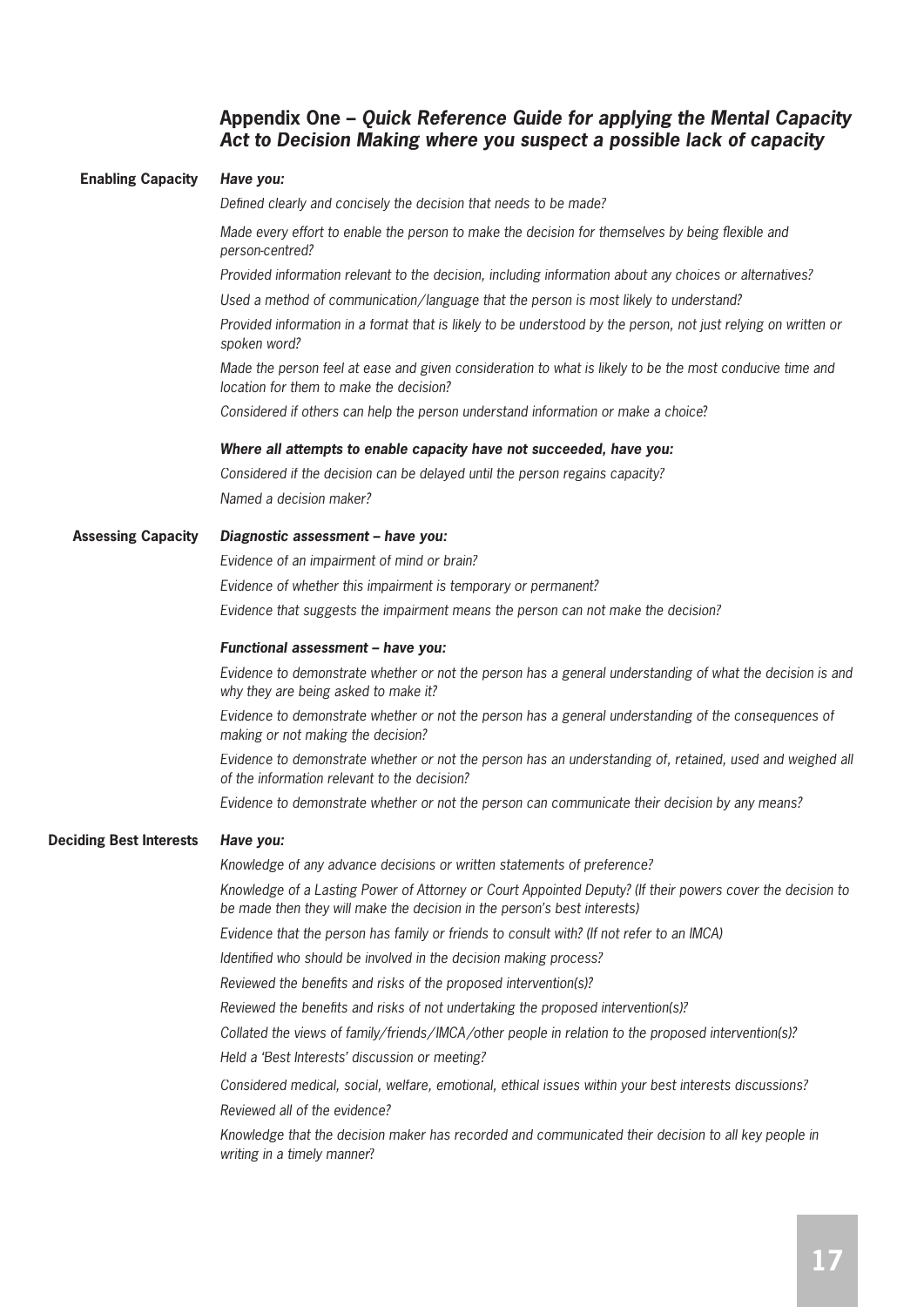# **Appendix Two – Recording Best Interests**

| Patient/Client/Resident Details                      |                                                                                                                         |
|------------------------------------------------------|-------------------------------------------------------------------------------------------------------------------------|
| Name                                                 | Date of Birth                                                                                                           |
| Address                                              | Ref. No./NHS No.                                                                                                        |
|                                                      | Phone No.                                                                                                               |
|                                                      | Email                                                                                                                   |
| <b>Other Personal Details</b>                        |                                                                                                                         |
| Is there Lasting Power of Attorney (LPA) in place?   | YES<br>NO                                                                                                               |
| Name of LPA                                          | What does the Power of Attorney cover?                                                                                  |
| Is there a known relative or friend to consult with? | YES<br>NO                                                                                                               |
|                                                      | Where there are no relatives/friends to consult with, an Independent Mental Capacity Advocate (ICMA) must be instructed |
| Name of Relative/Friend                              | <b>Contact Details</b>                                                                                                  |
| Details of Referral to IMCA                          |                                                                                                                         |
| Name of IMCA                                         | <b>Contact Details</b>                                                                                                  |
| Is there an Advance Decision in place?               | YES<br>NO                                                                                                               |
| Date of the Decision                                 |                                                                                                                         |
| What does the Decision relate to?                    |                                                                                                                         |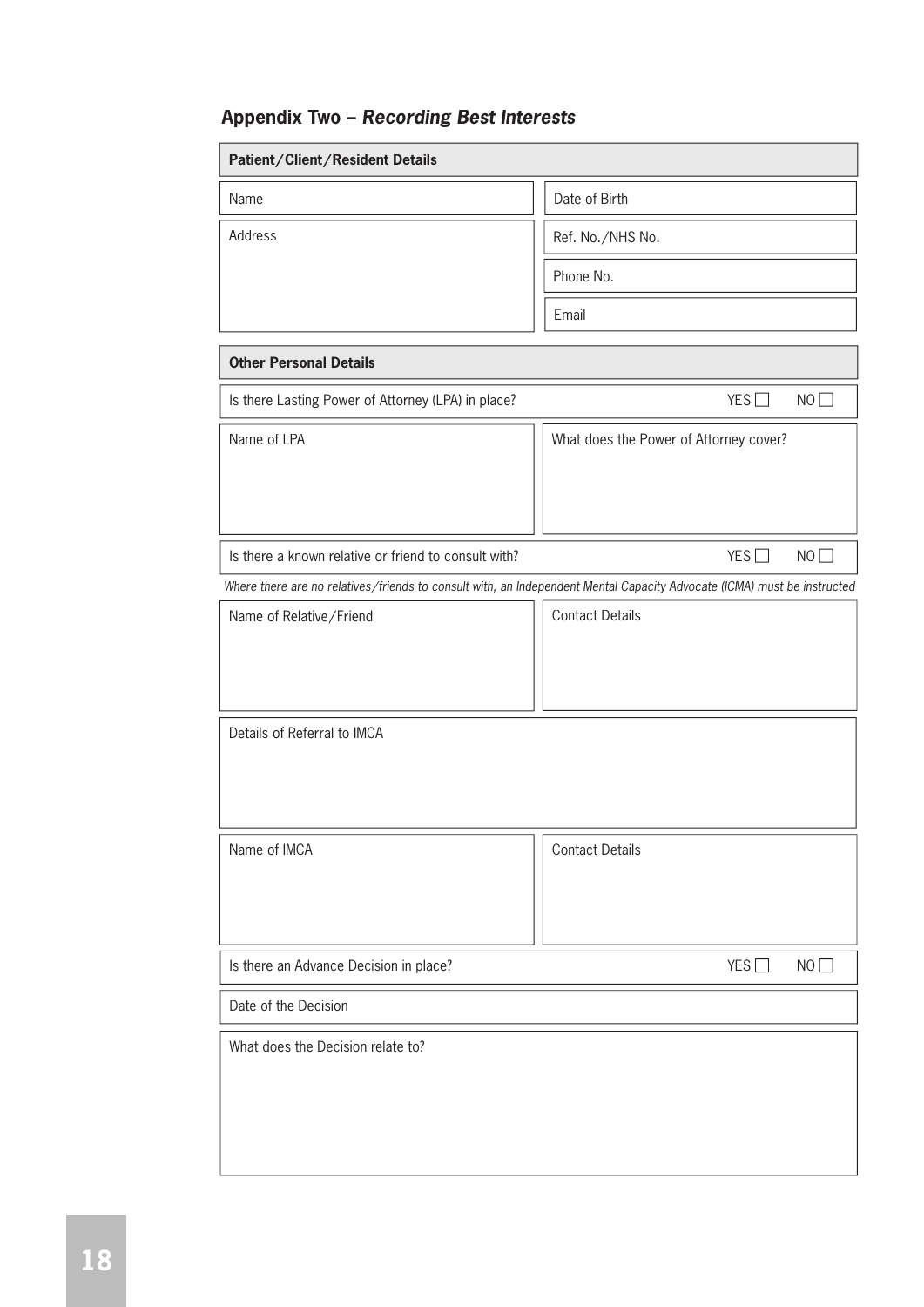| <b>Decision Maker</b>                 |                    |
|---------------------------------------|--------------------|
| Name                                  | Title              |
| <b>Names of People to be involved</b> |                    |
| Name                                  | Title/Relationship |
|                                       |                    |
|                                       |                    |
|                                       |                    |
|                                       |                    |
|                                       |                    |
|                                       |                    |
|                                       |                    |
|                                       |                    |

#### **Brief Description of the Issue**

# **Options to be Considered (include the option to not provide any of the interventions)** 1 Option **Should it be considered** Should it be considered the Option **Should** in more don't be  $\frac{1}{2}$ in more depth? How Restrictive is the Option? 2 3 4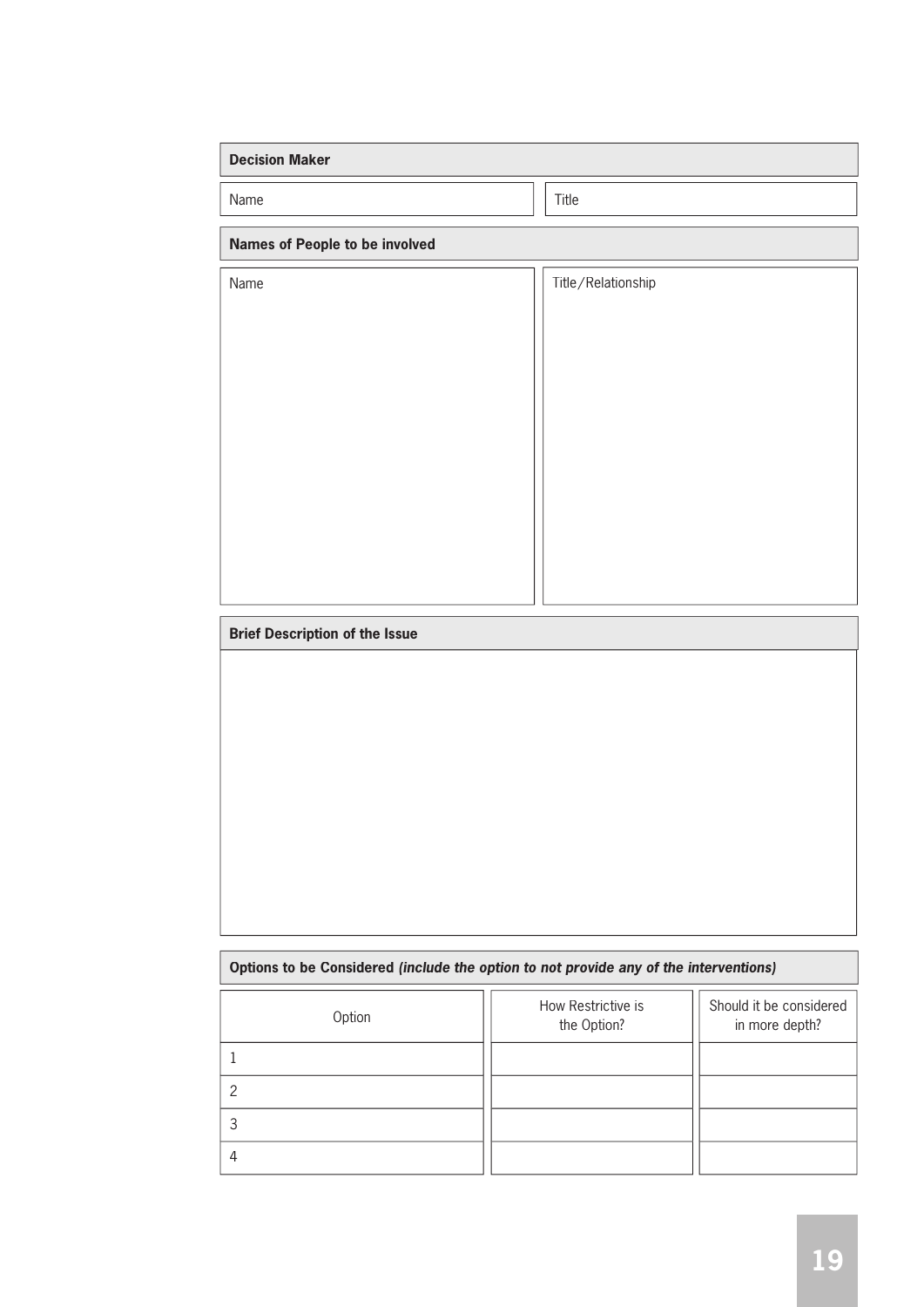# **Recording Best Interests**

| <b>Best Interest Process (please tick)</b> |                                |             |  |
|--------------------------------------------|--------------------------------|-------------|--|
| Meeting $\Box$                             | Series of Separate Discussions | Combination |  |
|                                            |                                |             |  |

#### **Issues for Consideration before the 'Best Interest' discussions/meeting**

- 
- What is being proposed? Are there any other options to achieve the same outcome?
- 
- 
- Why is it being proposed?
- Who says the individual needs it? What do we already know about what the person would want?
	-

# **What do you know of the person's preferences and wishes? Preferences/wishes Source of information**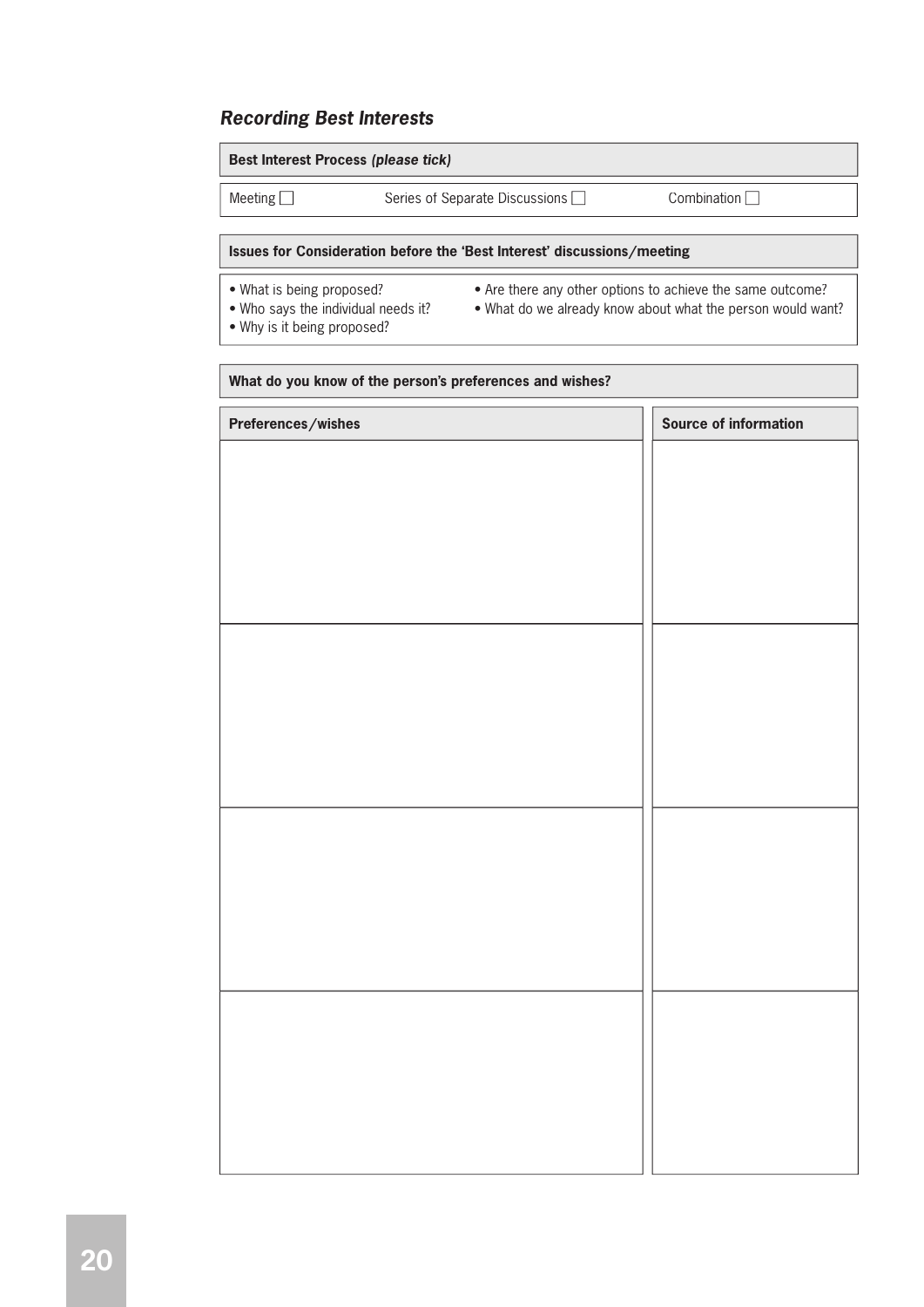| <b>Complete a Benefits and Risks Section for each Option</b> |                                       |  |  |  |
|--------------------------------------------------------------|---------------------------------------|--|--|--|
| Option i                                                     |                                       |  |  |  |
| Benefits to the Individual of Proceeding                     | Risks to the Individual of Proceeding |  |  |  |
| Option ii                                                    |                                       |  |  |  |

| Benefits to the Individual of Proceeding | Risks to the Individual of Proceeding |  |  |
|------------------------------------------|---------------------------------------|--|--|
|                                          |                                       |  |  |
|                                          |                                       |  |  |
|                                          |                                       |  |  |
|                                          |                                       |  |  |
|                                          |                                       |  |  |
|                                          |                                       |  |  |
|                                          |                                       |  |  |
|                                          |                                       |  |  |
|                                          |                                       |  |  |
|                                          |                                       |  |  |
|                                          |                                       |  |  |
|                                          |                                       |  |  |
|                                          |                                       |  |  |
|                                          |                                       |  |  |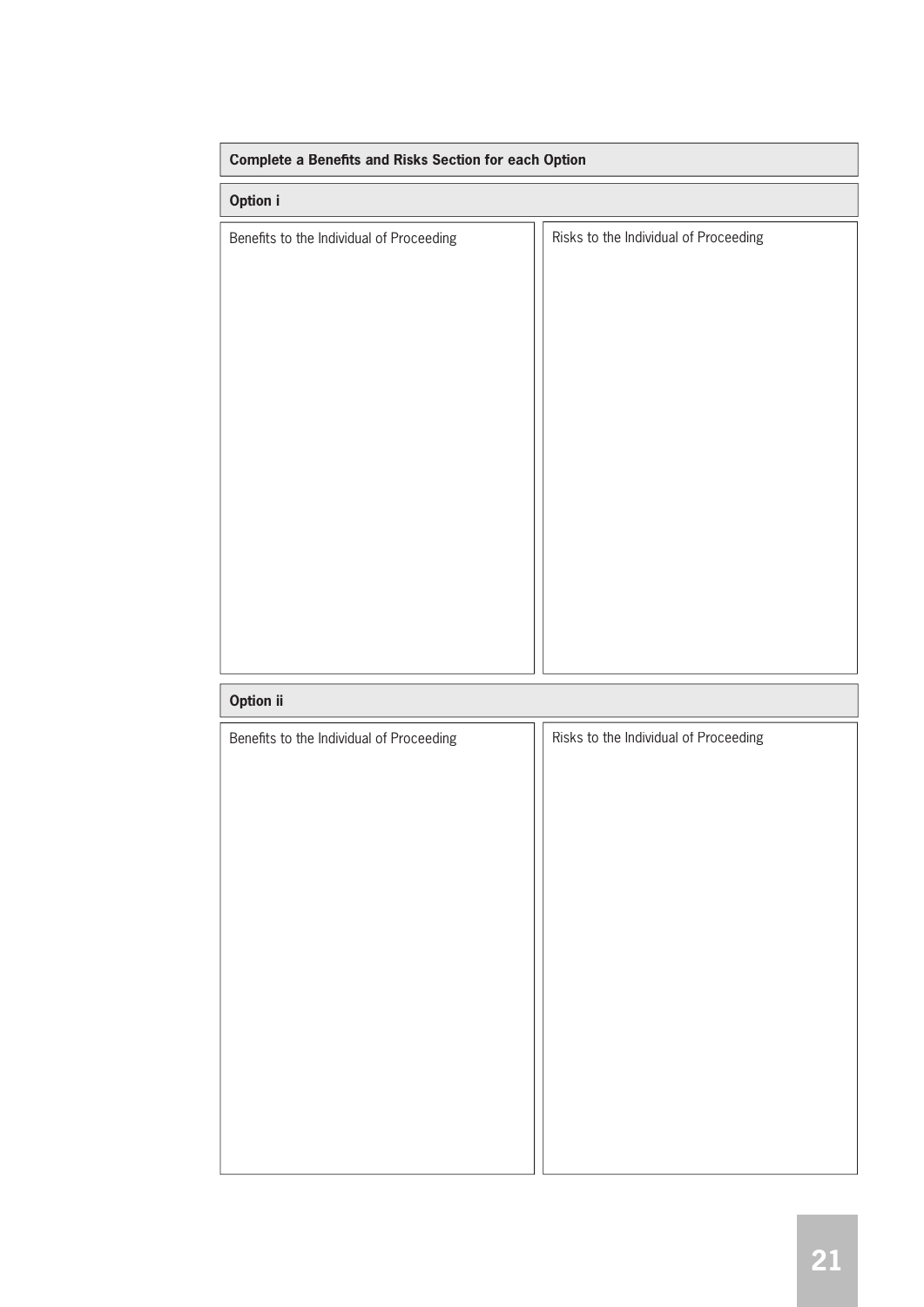| Option iii                               |                                       |  |  |  |
|------------------------------------------|---------------------------------------|--|--|--|
| Benefits to the Individual of Proceeding | Risks to the Individual of Proceeding |  |  |  |
|                                          |                                       |  |  |  |
|                                          |                                       |  |  |  |
|                                          |                                       |  |  |  |
|                                          |                                       |  |  |  |
|                                          |                                       |  |  |  |
|                                          |                                       |  |  |  |
|                                          |                                       |  |  |  |
|                                          |                                       |  |  |  |
|                                          |                                       |  |  |  |
|                                          |                                       |  |  |  |
|                                          |                                       |  |  |  |
|                                          |                                       |  |  |  |
|                                          |                                       |  |  |  |
|                                          |                                       |  |  |  |
| <b>Option iv</b>                         |                                       |  |  |  |

# **Recording Best Interests**

| Benefits to the Individual of Proceeding | Risks to the Individual of Proceeding |  |  |  |
|------------------------------------------|---------------------------------------|--|--|--|
|                                          |                                       |  |  |  |
|                                          |                                       |  |  |  |
|                                          |                                       |  |  |  |
|                                          |                                       |  |  |  |
|                                          |                                       |  |  |  |
|                                          |                                       |  |  |  |
|                                          |                                       |  |  |  |
|                                          |                                       |  |  |  |
|                                          |                                       |  |  |  |
|                                          |                                       |  |  |  |
|                                          |                                       |  |  |  |
|                                          |                                       |  |  |  |
|                                          |                                       |  |  |  |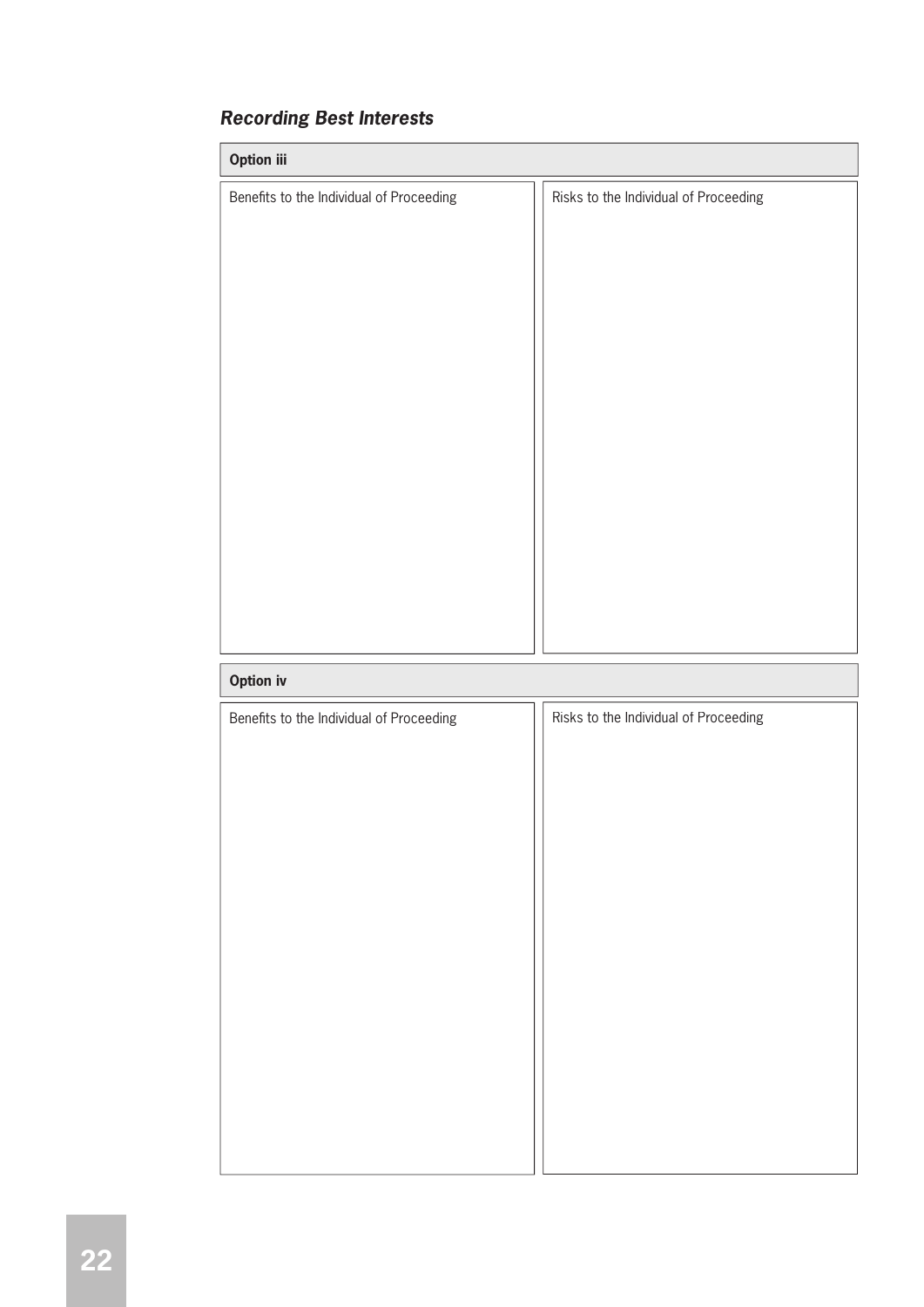| Summary of the Discussions/Meeting                                                                                         |      |     |    |  |  |  |
|----------------------------------------------------------------------------------------------------------------------------|------|-----|----|--|--|--|
|                                                                                                                            |      |     |    |  |  |  |
|                                                                                                                            |      |     |    |  |  |  |
|                                                                                                                            |      |     |    |  |  |  |
|                                                                                                                            |      |     |    |  |  |  |
|                                                                                                                            |      |     |    |  |  |  |
|                                                                                                                            |      |     |    |  |  |  |
|                                                                                                                            |      |     |    |  |  |  |
|                                                                                                                            |      |     |    |  |  |  |
|                                                                                                                            |      |     |    |  |  |  |
|                                                                                                                            |      |     |    |  |  |  |
|                                                                                                                            |      |     |    |  |  |  |
|                                                                                                                            |      |     |    |  |  |  |
|                                                                                                                            |      |     |    |  |  |  |
|                                                                                                                            |      |     |    |  |  |  |
|                                                                                                                            |      |     |    |  |  |  |
|                                                                                                                            |      |     |    |  |  |  |
| Outcome of the Discussions/Meeting                                                                                         |      |     |    |  |  |  |
|                                                                                                                            |      |     |    |  |  |  |
|                                                                                                                            |      |     |    |  |  |  |
|                                                                                                                            |      |     |    |  |  |  |
|                                                                                                                            |      |     |    |  |  |  |
| Where the decision is to proceed, consider:<br>. How the individual is going to be prepared for the treatment/intervention |      |     |    |  |  |  |
| . How will the individual be supported after the treatment/intervention?<br>· Develop a separate plan                      |      |     |    |  |  |  |
|                                                                                                                            |      |     |    |  |  |  |
| Will the decision be reviewed?                                                                                             |      | YES | NO |  |  |  |
| Details                                                                                                                    |      |     |    |  |  |  |
|                                                                                                                            |      |     |    |  |  |  |
|                                                                                                                            |      |     |    |  |  |  |
|                                                                                                                            |      |     |    |  |  |  |
| <b>Decision Maker</b>                                                                                                      |      |     |    |  |  |  |
| Signature                                                                                                                  | Date |     |    |  |  |  |
|                                                                                                                            |      |     |    |  |  |  |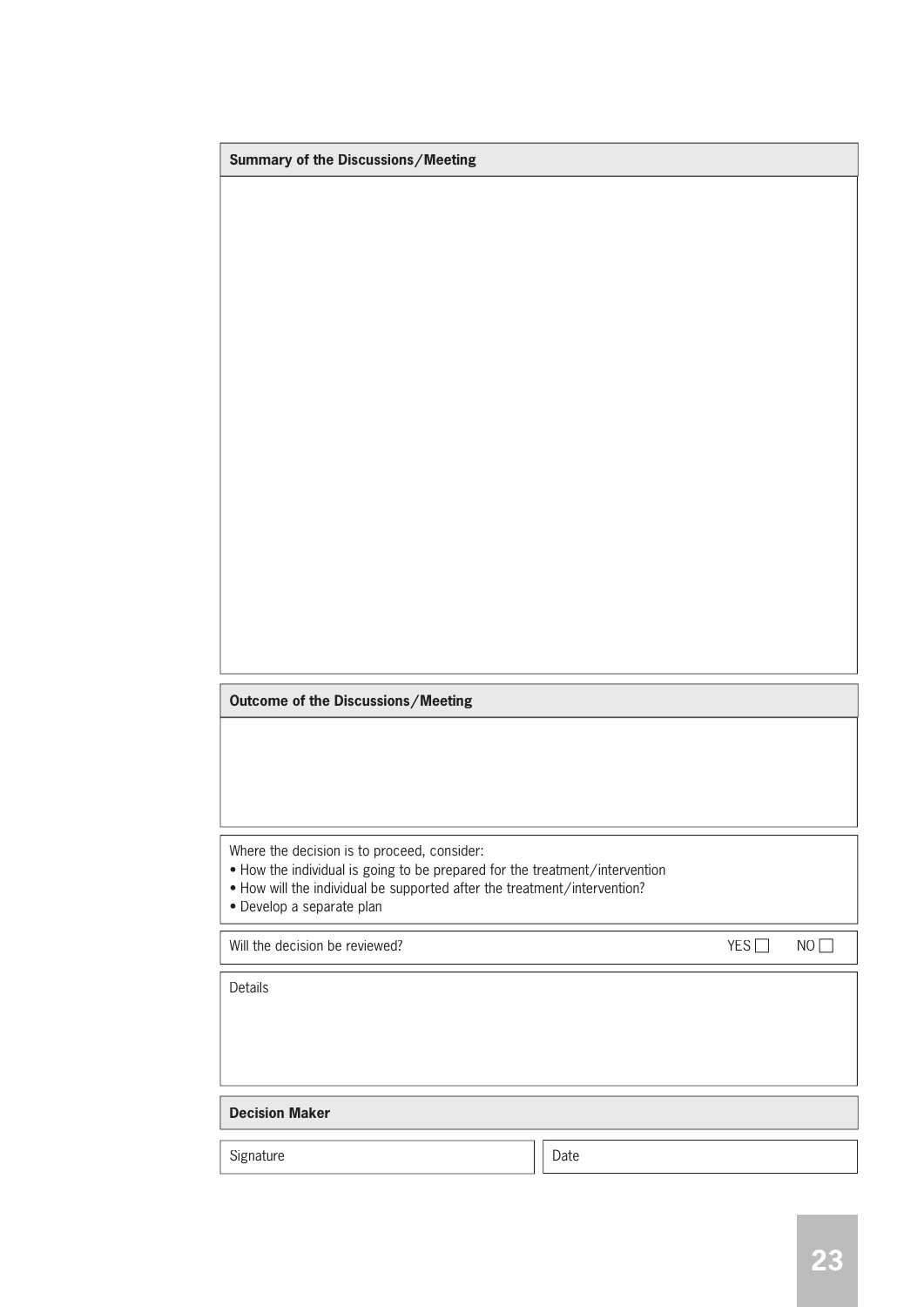#### **Appendix Three – List of Contributors**

The following people have contributed to the development of this document by critically appraising and commenting on the drafts in the consultation period:

**Julie Arrowsmith** – Director of Nursing Services, Century Healthcare Ltd **Jeanette Bacon** - Registered Manager, St Wilfrid's Hall Nursing Home **Lisa Charlesworth** – Matron Manager, Conifers Nursing Home **Sally Clark** – Registered Manager, Thistleton Lodge **Sharon Clough** – Registered Manager, Merlewood, National Autistic Society Wendy Cooper – Registered Manager, Broadfield House, Lancashire County Care Services **Lyn Cosgrove** – RGN, Hazel House Nursing Home Marie Deegan - Manager, Courtfield Lodge Nursing & Residential Care Home Limited **Diane Dillon** – Manager, Cuerden Grange Nursing Home **Cathy Dunn** – Matron, Springhill Care Home **Rebecca Egton-Jones** – Partner, Briercliffe Lodge **Julie Hammond** – Nurse Manager, Mapleford **Janet Harris** – RNA, Hazel House Nursing Home **Cherith Haythornthwaite** – Matron, Le Grand Nursing Home **Margaret Hill** – Director, Hazel House Nursing Home **Julie Johnson** – Home Manager, Palace House Care Home, Four Seasons Healthcare **Gillian Jones** – Matron, Oaklands Nursing Home **Susan Jones** – Manager, Bushell House Charity **Harry Karoo** – Proprietor / CEO, Crawshall Hall Medical Centre and Nursing Home **Sister Catherine Labouré CP** – Registered Manager, Cross and Passion Convent **Janet Lawes** – Manager, Springfield Nursing Home **Kelly Livesey** – Residential Services Manager, CARE, Stanley Grange **Norma Needham** – Care Home Manager, Guys Court Care Home, European Care Group **June Nicholson** – Manager, Derby Lodge **Lynette Owen** – Manager, Scaleford Care Home Limited **Nadine Phillips** – Partner / Registered Manager, Spring Cottages Home for the Elderly and Home Care Services **P Power** – Guys Court Care Home, European Care Group **Angela Rhodes** – Registered Manager, Woodleigh House, Healey Care **K Rhodes** – Registered Provider, Ashmeade Residential Home **Kathryn Searle** – Deputy Manager, Swillbrook Care Homes Ltd **Gillian Shearn** – Registered Manager, Hillcroft Nursing Home **Michael Sheppard** – Assistant Principal, Beaumont College, SCOPE **Ken Stevens** – Care Provider, Brookside Care Home **Karen Stone** – RGN, Hazel House Nursing Home **Claire Tighe** – Matron / Manager, The Laurels Nursing Home, Regency Healthcare Ltd **Marie van Niekert** – General Manager, Hope House, Southern Cross **Marlene Wadley** – Staff Nurse, Cross and Passion Convent **Tanja Wainford** – Service Manager, Oaklands Leonard Cheshire Disability **Janet Waring** – Clinical Services Manager, Meadowbank Nursing Home, BUPA **Diane Webster** – Proprietor / Manager, Barnfold Cottage Residential Home for the Elderly